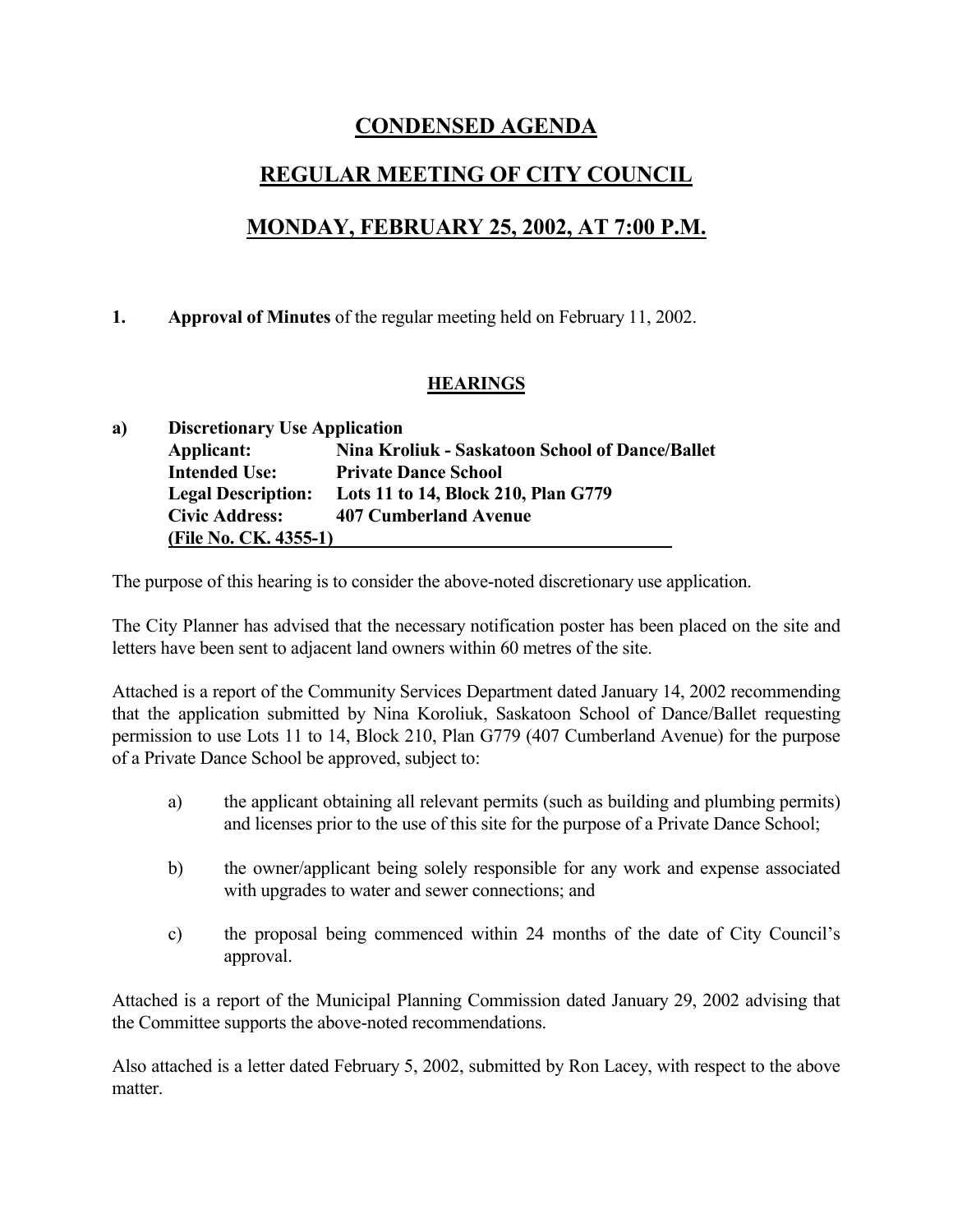## **b) Proposed Lane Closure - South of 23rd Street between Witney Avenue and Montreal Avenue Proposed Bylaw No. 8099 (File No. CK. 6295-1)**

The purpose of this hearing is to consider and determine any submissions and objections to proposed street closing prior to its consideration of Bylaw No. 8099.

Attached is a copy of Clause D3, Administrative Report No. 20-2001 which was adopted by City Council at its meeting held on November 19, 2001.

The following is a report of the City Solicitor dated February 7, 2002:

"City Council at its meeting held on November 19, 2001, instructed this Office to proceed with the above closing.

All of the preliminary proceedings in connection with the proposed closing have been taken, and we have secured consents from all those required to give same.

We are attaching at this time the following:

- 1. Proposed Bylaw No. 8099 to close the lane south of 23rd Street between Witney Avenue and Montreal Avenue;
- 2. Photocopy of letter dated January 7, 2002, from the Deputy Minister of Highways and Transportation advising that the Minister grants consent to the Council of The City of Saskatoon to pass the necessary bylaw for said closing;
- 3. Copy of Notice of Closing with attached drawing which will be advertised in accordance with *The Urban Municipality Act, 1984* on Saturday, February 9, 2002 and Saturday, February 16, 2002. (The City Clerk will report with respect to any petitions to be heard.)

This will confirm that we have completed all required services on the interested parties by registered mail."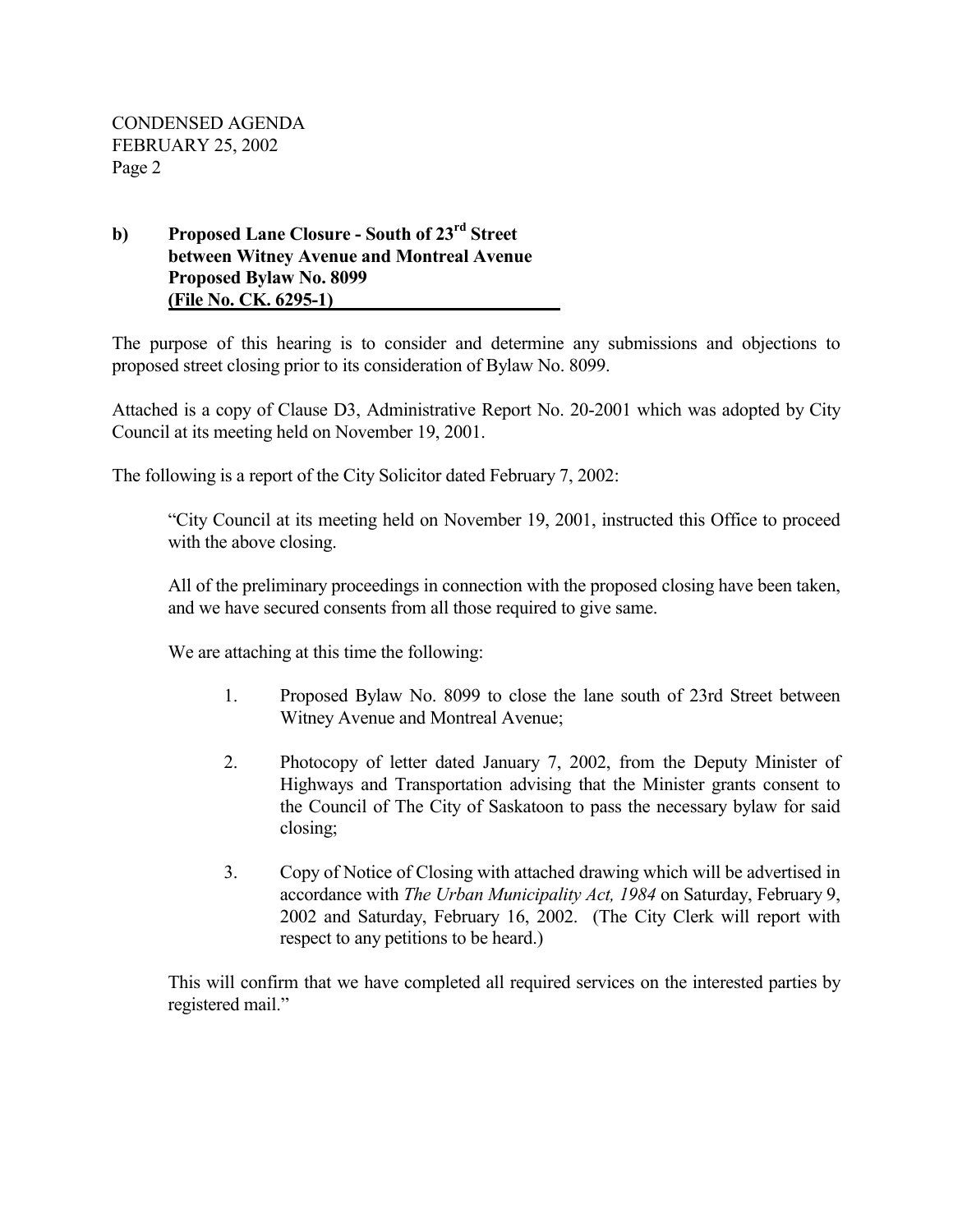## **COMMUNICATIONS TO COUNCIL**

### **A. REQUESTS TO SPEAK TO COUNCIL**

### **1) Denise Winslow, Director River Roar 2002, dated February 6**

Requesting permission for Bruce Williams to address Council with respect to the 2002 River Roar. (File No. CK. 205-1)

**RECOMMENDATION:** that Bruce Williams be heard.

### **2) John Maxin 326 Avenue D South, dated February 11**

Requesting permission to address Council with respect to Riversdale's future. (File No. CK. 150-1)

**RECOMMENDATION:** that John Maxin be heard.

## **3) Robert Roy, Civic Coordinator Meadow Green Community Association, dated February 12**

Requesting permission to address Council with respect to sound attenuation along Vancouver Avenue South from  $22<sup>nd</sup>$  Street to  $18<sup>th</sup>$  Street. (File No. CK. 375-2)

**RECOMMENDATION:** that Robert Roy be heard.

## **4) Russell Scott Citizens for a North East Collegiate, dated February 14**

Requesting permission to address Council with respect to overcrowding in the City's high schools. (File No. CK. 277-1)

**RECOMMENDATION:** that Russell Scott be heard.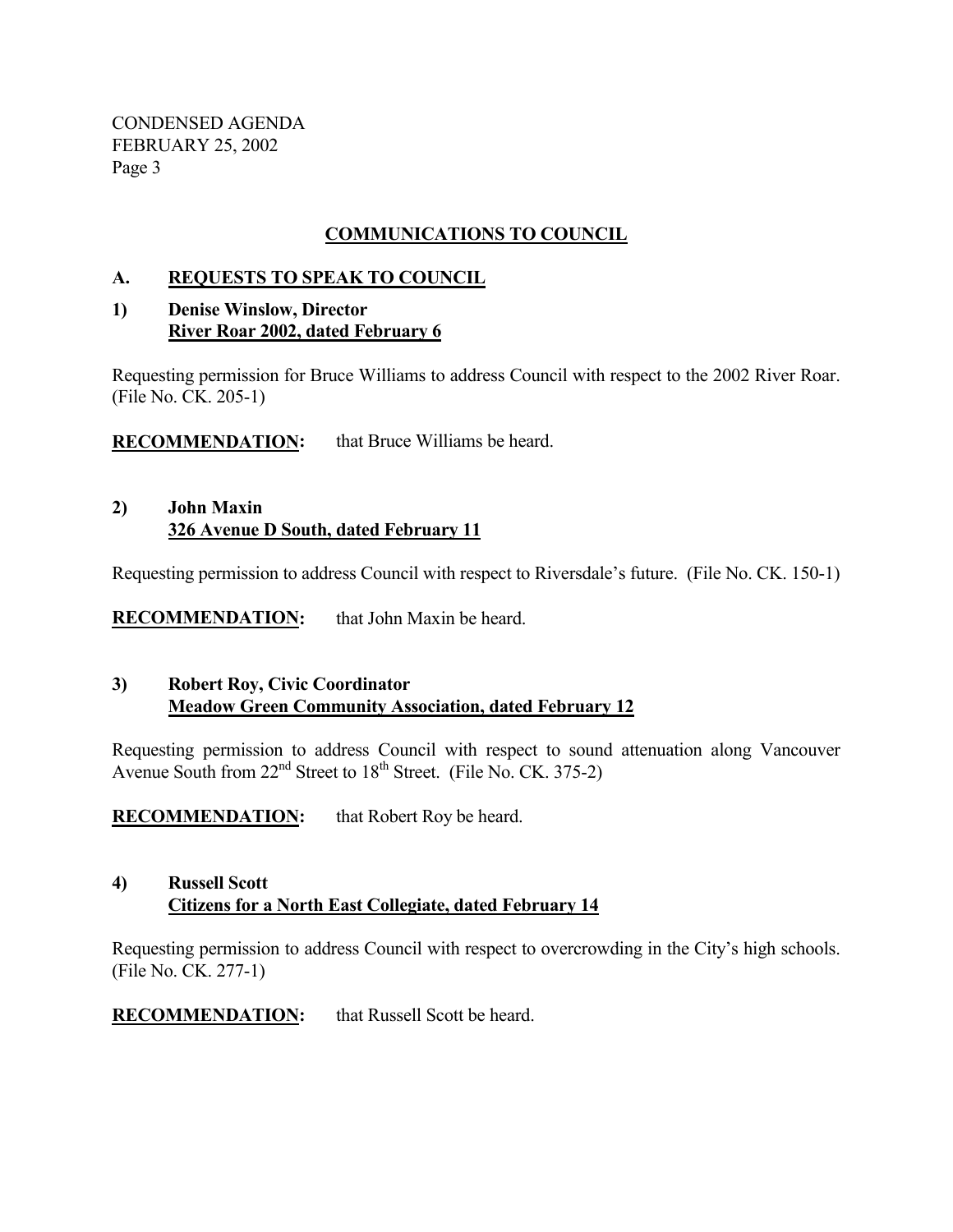## **5) Noel Apolonia 1309 Ewart Avenue, dated February 19**

Requesting permission to address Council with respect to water main breaks on Ewart Avenue. (File No. CK. 7820-5)

**RECOMMENDATION:** that Noel Apolonia be heard.

### **6) Ed Hilchey 314 - 28th Street West, dated February 19**

Requesting permission to address Council with respect to gambling and casino developments. (File No. CK. 4110-23)

**RECOMMENDATION:** that Ed Hilchey be heard.

## **AA. ITEMS WHICH REQUIRE THE DIRECTION OF CITY COUNCIL**

### **1) A. Smith Box 303, RPO University, dated February 6**

Submitting comments with respect to the Police Service. (File No. CK. 5000-1)

**RECOMMENDATION:** that the information be received and forwarded to the Board of Police Commissioners.

### **2) May Henderson, Co-Chair National Aboriginal Day, dated February 11**

Requesting temporary closure of Spadina Crescent from Victoria Bridge to 20<sup>th</sup> Street on Thursday, June 21, 2002 from 9:00 a.m. to 10:00 p.m. in connection with National Aboriginal Day celebrations. (File No. CK. 205-1)

**RECOMMENDATION:** that the request be approved subject to administrative conditions.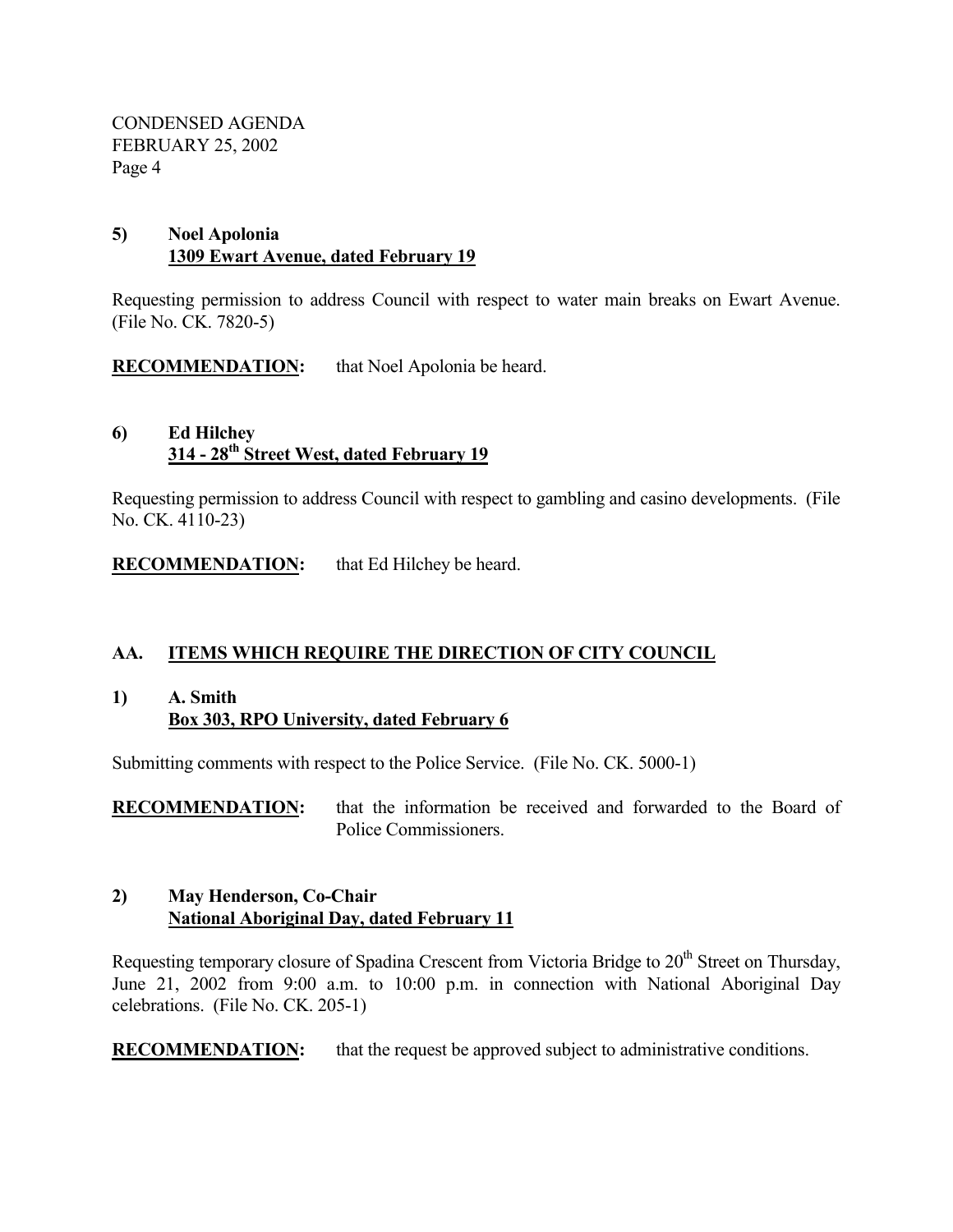### **3) Mary E. Benko 306-1416-20th Street West, dated February 8**

Expressing concerns with respect to safety at the bus mall. (File No. CK. 7311-2)

**RECOMMENDATION:** that the information be received and referred to the Administration to respond to the writer.

### **4) D.M. Sawatzky 202 25th Street West, dated February 11**

Requesting that Council consider closing  $1<sup>st</sup>$  Avenue and  $2<sup>nd</sup>$  Avenue between  $21<sup>st</sup>$  Street to vehicular traffic and creating a pedestrian mall. (File No. CK. 4130-1)

**RECOMMENDATION:** that the information be received.

## **5) Guy Verrette, President Fédération des Francophones de Saskatoon, dated February 1**

Requesting permission to raise the Fransaskois flag at City Hall, and for a parade from City Hall to  $440$   $2<sup>nd</sup>$  Avenue North on March 11, 2002, in connection with Francophone Week and the National Gathering of Francophonie. (File No. CK. 205-1)

**RECOMMENDATION:** that the requests be approved subject to administrative conditions.

### **6) Henry Savoie, Owner Auto Clearing Chrysler Superstore, dated February 11**

Submitting information with respect to their offer to purchase land in the Auto Mall for a new car dealership. (File No. CK. 4215-1)

### **RECOMMENDATION:** that the information be received and considered with Clause 1, Report No. 3-2002 of the Land Bank Committee.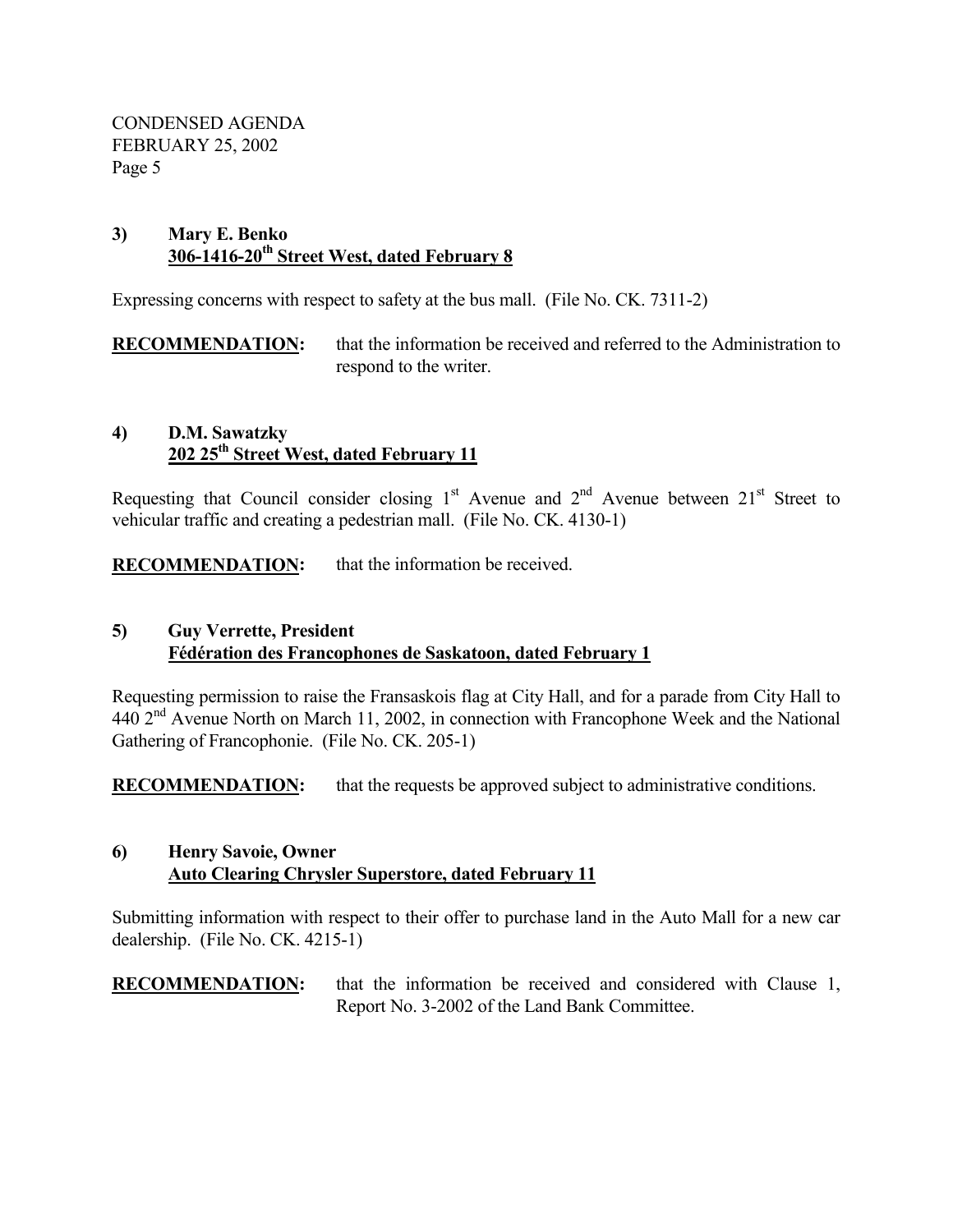### **7) Judy Koutecky Mendel Art Gallery, dated February 13**

Submitting notice of Annual General Meeting of the Saskatoon Gallery and Conservatory Corporation to be held on Tuesday, March 19, 2002 at 7:00 p.m.

**RECOMMENDATION:** that the City of Saskatoon, being a member of The Saskatoon Gallery and Conservatory Corporation appoint James Maddin, or in his absence, Peter McCann or Patricia Roe of the City of Saskatoon in the Province of Saskatchewan, as its proxy to vote for it on its behalf at the Annual General Meeting of the members of The Saskatoon Gallery and Conservatory Corporation, to be held on the  $19<sup>th</sup>$  day of March, 2002, or at any adjournment or adjournments thereof."

### **8) Janice Mann, City Clerk, Secretary to the Board Board of Police Commissioners, dated February 15**

Submitting a copy of a report of the Chief of Police dated January 29, 2002, in response to an enquiry by Councillor Steernberg with respect to In-Car-Audio-Visual Recording Surveillance Equipment. (File No. CK. 5000-1)

**RECOMMENDATION:** that the information be received.

## **9) Kelly Patrick, Chair Saskatoon Skatepark Corporation, dated February 18**

Requesting temporary closure of  $2<sup>nd</sup>$  Avenue South, in front of the Odeon Night Club, from 1:00 p.m. to 5:00 p.m., March 3, 2002, and that Bylaw No. 7200, Section 35(2), restricting skateboarding, be waived at that location and time, in connection with the Saskatoon Skatepark Corporation fundraiser. (File No. CK. 205-1)

**RECOMMENDATION:** that the requests be approved subject to administrative conditions.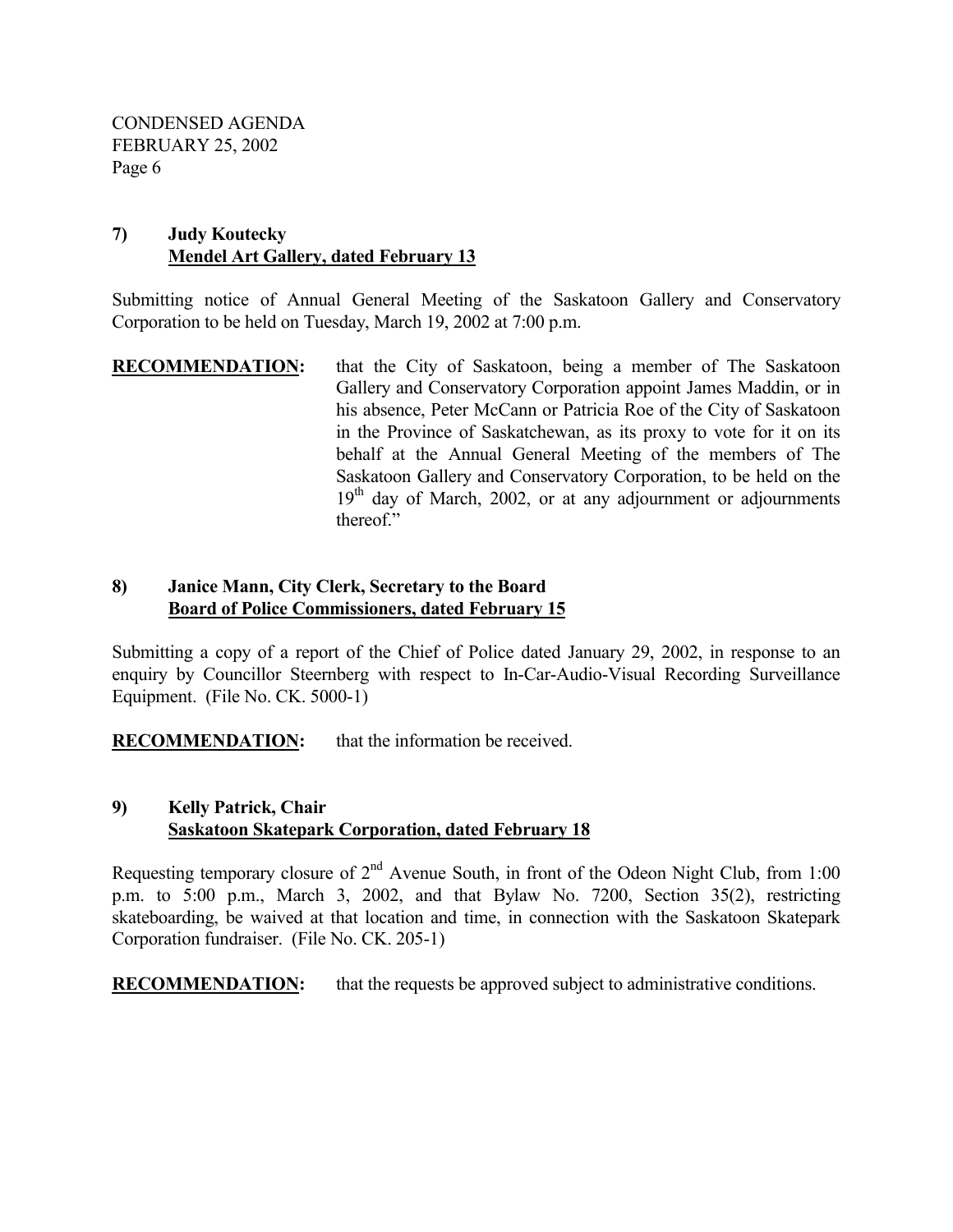## **10) Rob Howse 1909 St. Charles Avenue, dated February 1**

Submitting concerns with respect to a proposed skateboard facility in Kinsmen Park. (File No. CK. 610-8)

## **11) Conrad Lange 447 Crean Lane, dated February 12**

Submitting concerns with respect to a proposed skateboard facility in Kinsmen Park. (File No. CK. 610-8)

**RECOMMENDATION:** that the information be received and referred to the Administration.

## **12) Bruno Neufeldt, Manager Prairie Feed Co-operative Ltd., dated February 6**

Submitting concerns with respect to Sutherland Fire Hall. (File No. CK. 630-1)

## **13) Dale Nygaard, President Abacus Signs, dated January 25**

Submitting concerns with respect to Sutherland Fire Hall. (File No. CK. 630-1)

### **14) Don Crawford, General Manager ABC Fire Extinguisher Co., dated January 22**

Submitting concerns with respect to Sutherland Fire Hall. (File No. CK. 630-1)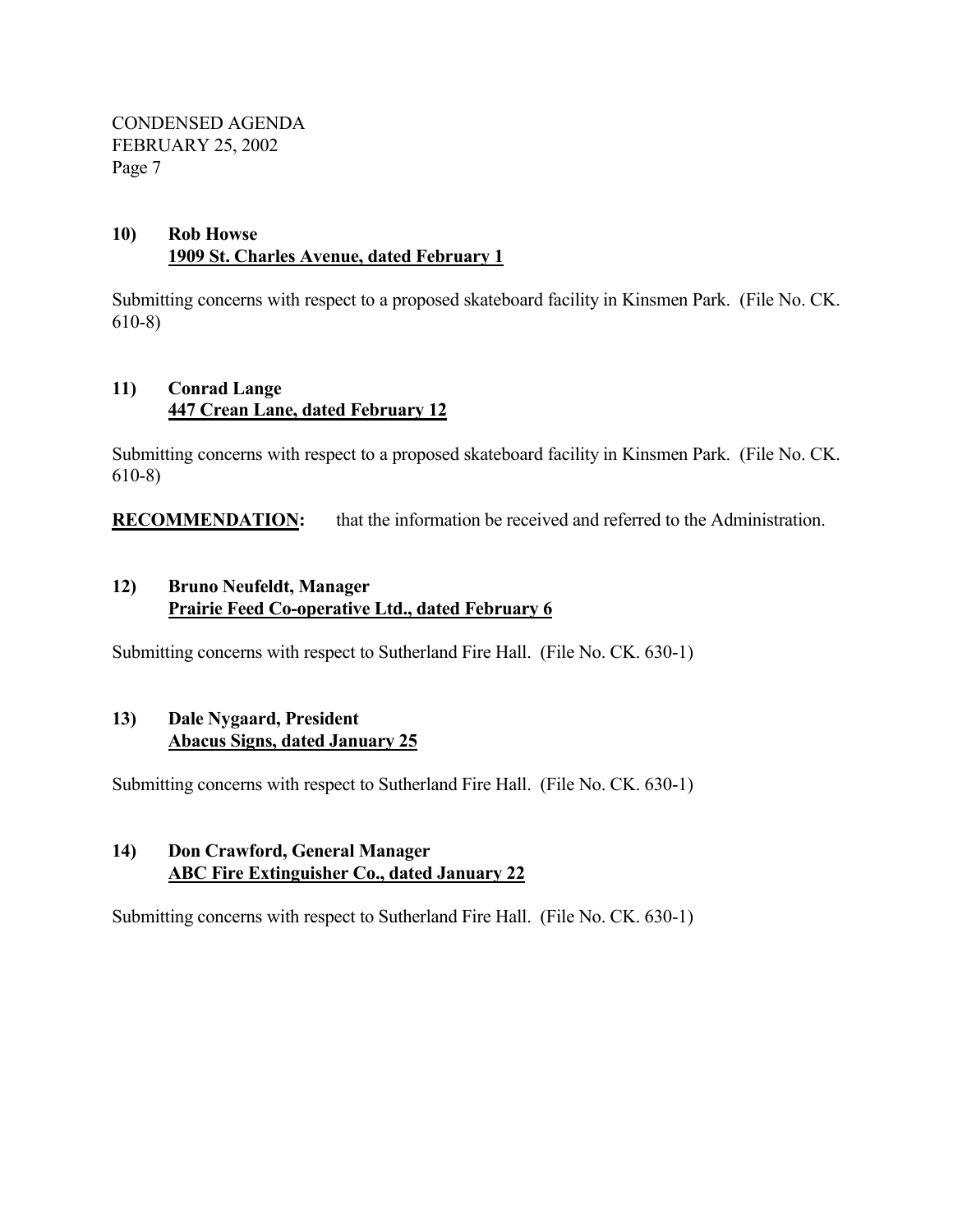## **15) Loren Katzenberger, President and CEO Precision Metal Fabricating Ltd., dated January 30**

Submitting concerns and a petition with approximately 35 signatures, with respect to Sutherland Fire Hall. (File No. CK. 630-1)

## **RECOMMENDATION:** that the information be received and the writers be advised that a decision will be made at a future meeting and they will be advised of the outcome.

## **16) R. Wayne Brimmer, and Others, undated**

Two letters requesting that Council oppose the resolution being put forward at the Saskatchewan Urban Municipalities Association (SUMA) Convention which calls for new municipal revenue streams, over and above property taxes and user fees. (File No. CK. 1910-1)

**RECOMMENDATION:** that the information be received.

## **17) Robin D. Kurpjuweit, DPYK Program Coordinator Focus on the Family (Canada) Association, dated February 18**

Submitting information with respect to the How to Drug Proof Your Kids drug education program. (File No. CK. 247-1)

**RECOMMENDATION:** that the information be received.

## **18) Lorne Larson McKercher McKercher & Whitmore, dated February 19**

Requesting that Council approve assignments and amendments to agreements with respect to the Hudson's Bay Property located at 205-2<sup>nd</sup> Avenue North and the HFT Parkade located at 222 2<sup>nd</sup> Avenue North. (File No. CK. 4215-1)

**RECOMMENDATION:** that the information be received and referred to the Administration for a report back to the March 11, 2002 Council meeting.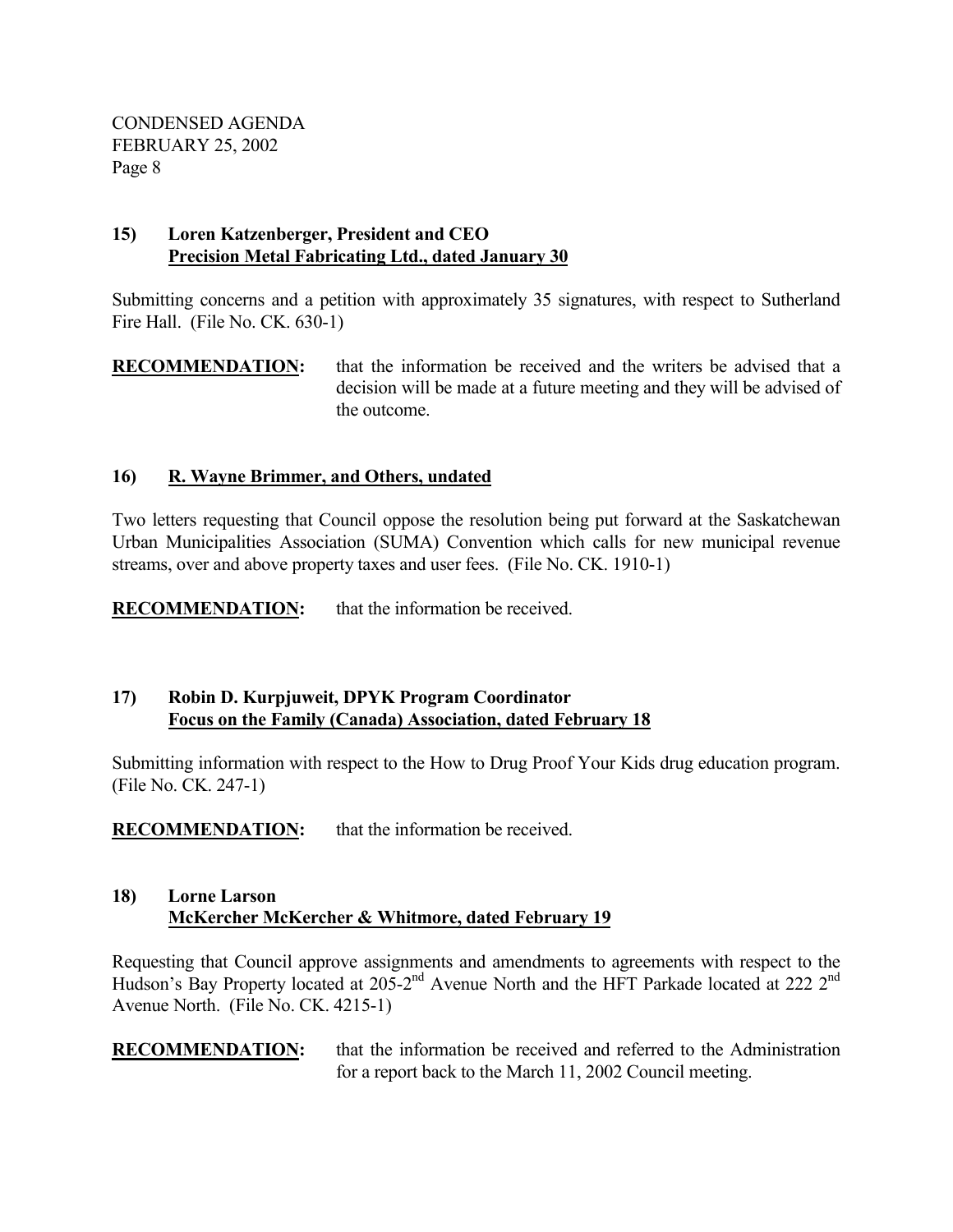### **19) Susan Pegg 415 Nordstrum Road, dated February 20**

Submitting comments with respect to problems with gophers. (File No. CK. 4200-1)

**RECOMMENDATION:** that the information be received.

### **20) Joanne Sproule, Secretary Saskatoon Development Appeals Board, dated February 8**

Submitting notice of Development Appeal Board hearing for property located at 3214 Caen Street. (File No. CK. 4352-1)

## **21) Joanne Sproule, Secretary Saskatoon Development Appeals Board, dated February 8**

Submitting notice of Development Appeal Board hearing for property located at 815 Circle Drive East. (File No. CK. 4352-1)

**RECOMMENDATION:** that the information be received.

## **B. ITEMS WHICH HAVE BEEN REFERRED FOR APPROPRIATE ACTION**

### **1) Joanne and Ken Paulson and Allison and Laurie Currie 716 Lansdowne Avenue and 732 10th Street East, undated**

Submitting a petition with approximately 13 signatures requesting a stop or yield sign at Lansdowne and 10<sup>th</sup> Street and Lansdowne and Main Street. (File No. CK. 6280-1) **(Referred to the Administration.)**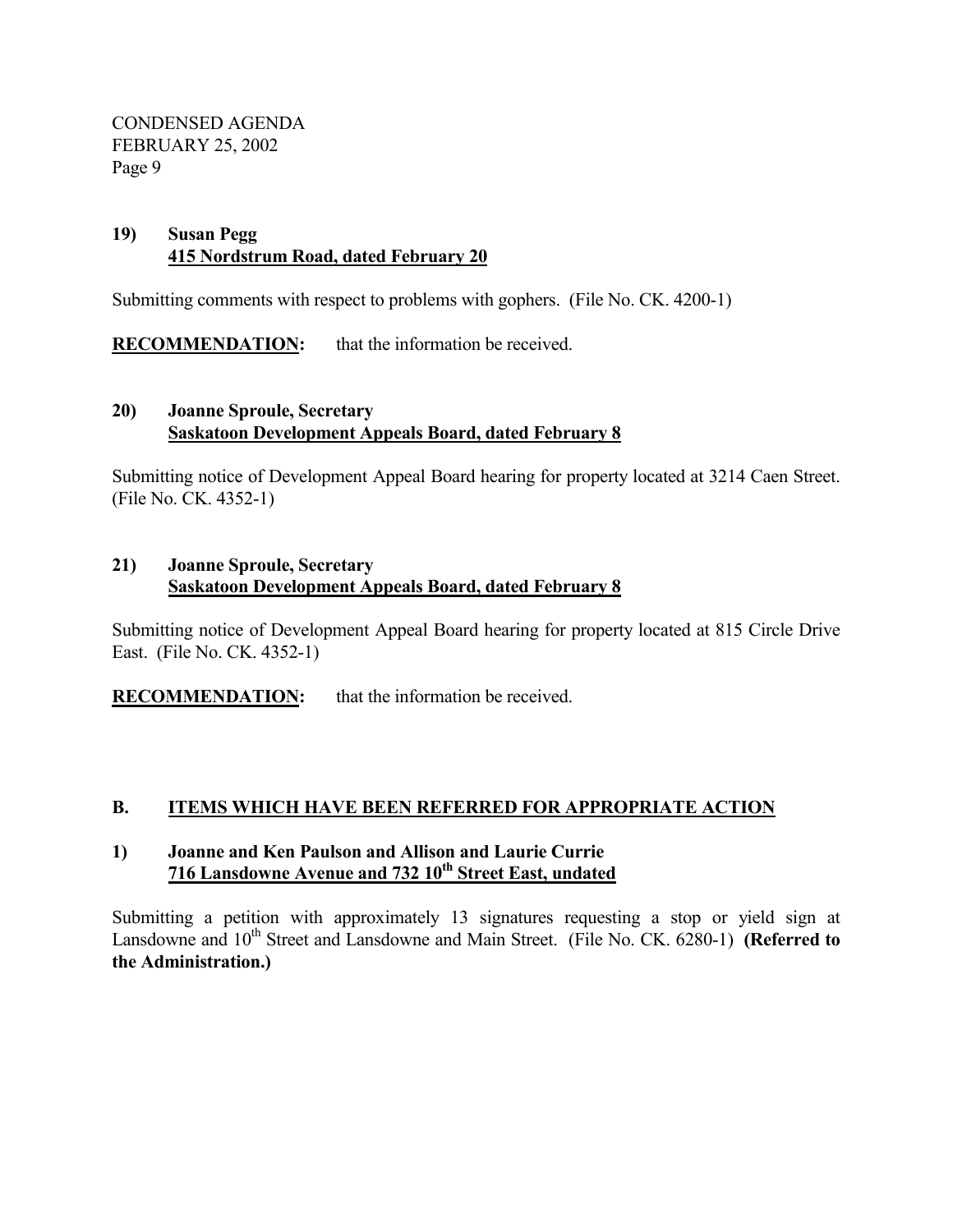### **2) Terry Scaddan, Executive Director The Partnership, dated February 12**

Asking that City of Saskatoon consider an On-Line ticket payment option. (File No. CK. 6120-1) **(Referred to the Administration.)** 

## **3) Larry Mihalicz Acme Sewer Drain and Septic Service Inc., dated February 12**

Submitting information with respect to sewer services. (File No. CK. 247-1) **(Referred to the Administration.)**

**RECOMMENDATION:** that the information be received.

## **C. PROCLAMATIONS**

### **1) David J. Schreyer, Ph.D., Director Cameco MS Neuroscience Research Centre, dated February 1**

Requesting that Council proclaim the week of March 11 to 17, 2002 as Brain Awareness Week in Saskatoon. (File No. CK. 205-5)

### **2) Garry Byers, P.R. Chair Saskatchewan Provincial Good Sam Samboree, dated February 10**

Requesting that Council proclaim the week of June 2 to June 8, 2002 as Recreational Vehicle Week in Saskatoon. (File No. CK. 205-5)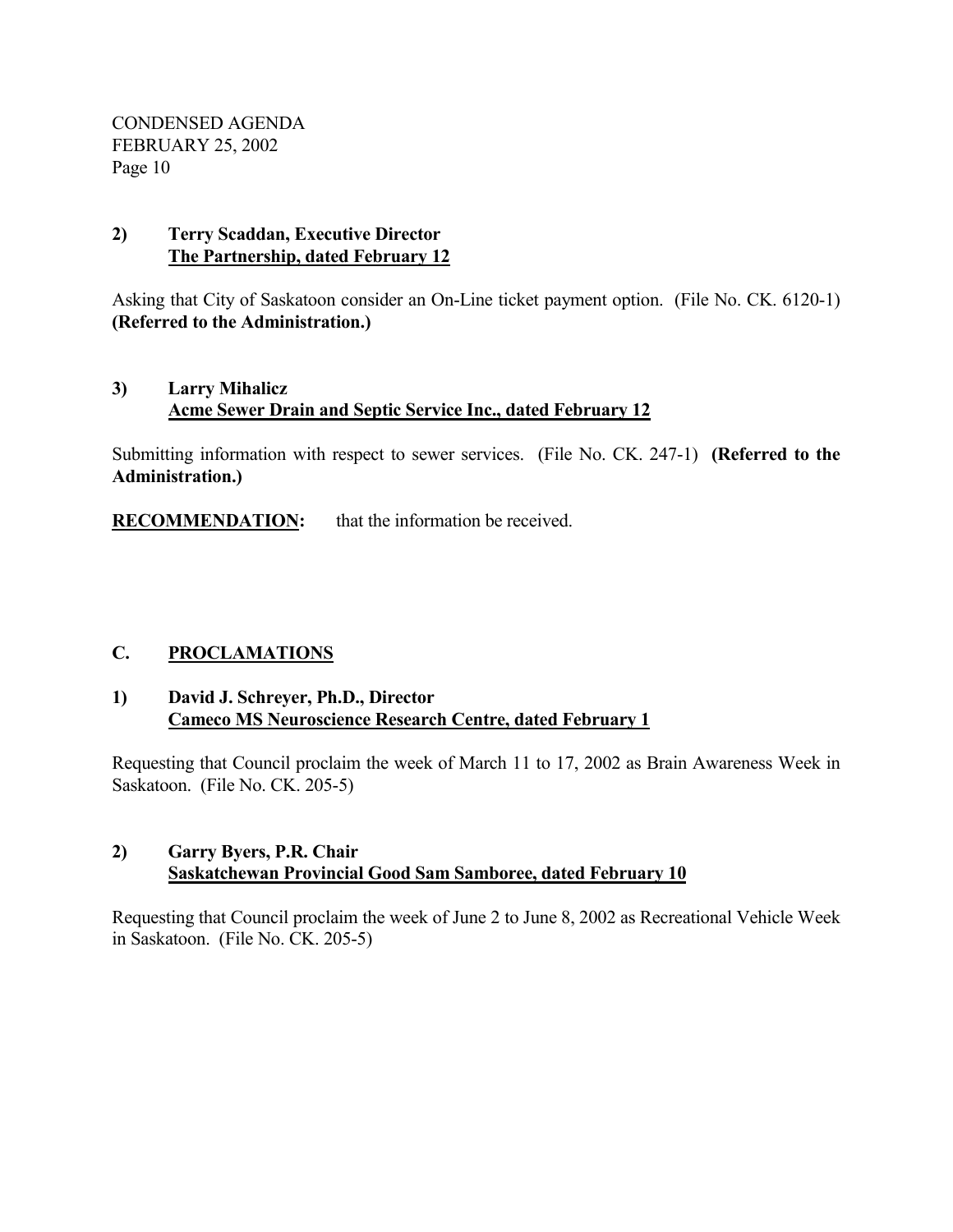### **3) Jack Aldcorn, Executive Director, Saskatchewan Division Multiple Sclerosis Society of Canada, dated February 11**

Requesting that Council proclaim the month of May, 2002 as MS Month in Saskatoon. (File No. CK. 205-5)

- **RECOMMENDATION:** 1) that City Council approve all proclamations as set out in Section C; and
	- 2) that the City Clerk be authorized to sign the proclamations on behalf of City Council.

## **REPORTS OF COMMITTEES AND THE ADMINISTRATION**

## **AND CONSIDERATION OF REPORTS**

## **ADMINISTRATIVE REPORT NO. 4-2002**

## **Section A - Community Services**

**A1) Enquiry - Councillor O. Fortosky Guidelines – Building Straw Bale Houses (File No. CK. 301-1)** 

**RECOMMENDATION:** that the information be received.

Councillor O. Fortosky made the following enquiry at the meeting of City Council on January 21, 2002:

"Would the Administration please report on establishing guidelines for building straw bale houses and adding bale homes to the list of allowable buildings in the City of Saskatoon with reference to other cities that allow such structures, including the City of Regina."

The City of Saskatoon is authorized by provincial legislation (Uniform Building and Accessibility Standards Act) to administer and enforce the 1995 National Building Code.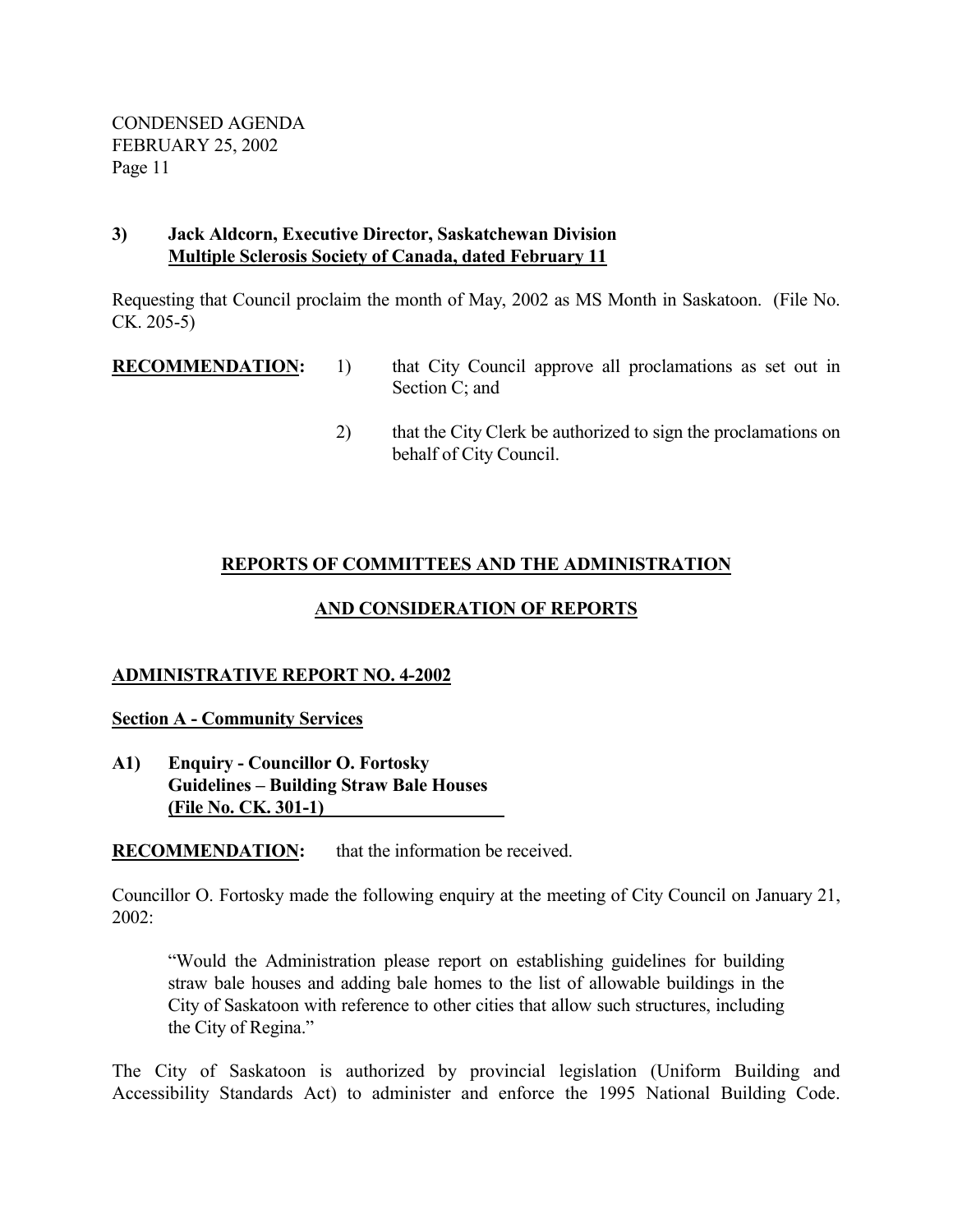Although there are several specific references in the National Building Code to certain construction techniques (i.e. wood frame, steel frame, concrete, masonry, etc) there are no specific references in the Code to straw bales or straw bale construction. The City of Saskatoon's current position when responding to requests for building permits using construction techniques that are not specifically covered by the Code is to require that the entire building (including the foundation) be designed and sealed by a professional engineer.

All other major cities in Canada follow the same approach outlined above, and as a result, the use and acceptance of straw bale construction in urban centres is almost non-existent. The exception would be in Regina where one single-family home and one small residential day care building were approved within the city using straw bale construction. In both cases the proponent/owner is the same, and the buildings were built as demonstration projects. The City of Regina was able to review the plans and issue the permits for these buildings because they had been designed and sealed by a professional engineer (the same engineer in both cases). The buildings are currently being monitored very closely to see how they perform in the area of structural sufficiency, moisture transfer/retention, and air quality, etc. The results of these tests have not been finalized or made public.

Although, all major cities in Canada are being cautious about accepting this construction technique, there are several examples of straw bale construction in rural areas of the country. In the case of farm houses, which are not regulated by the National Building Code, the rural municipalities have different building permit programs in place which may allow different construction techniques.

There has also been some testing done in the area of straw bale construction under the research program sponsored by Canada Mortgage and Housing Corporation (CMHC). These tests concentrate entirely on the effect of moisture on the exterior walls of straw bale buildings. The results of these tests are inconclusive at this time, and therefore, have not given federal code writers any direction or comfort with respect to including this construction technique in the National Building Code.

At this point in time, the Administration recommends that the City of Saskatoon not revise its current position on the use of straw bale construction within the city. This position should remain in place until such time as the National Building Code is re-written to include provisions for straw bale construction or the professional engineering industry, as a whole, has embraced the concept and is willing to place their seal on all drawings.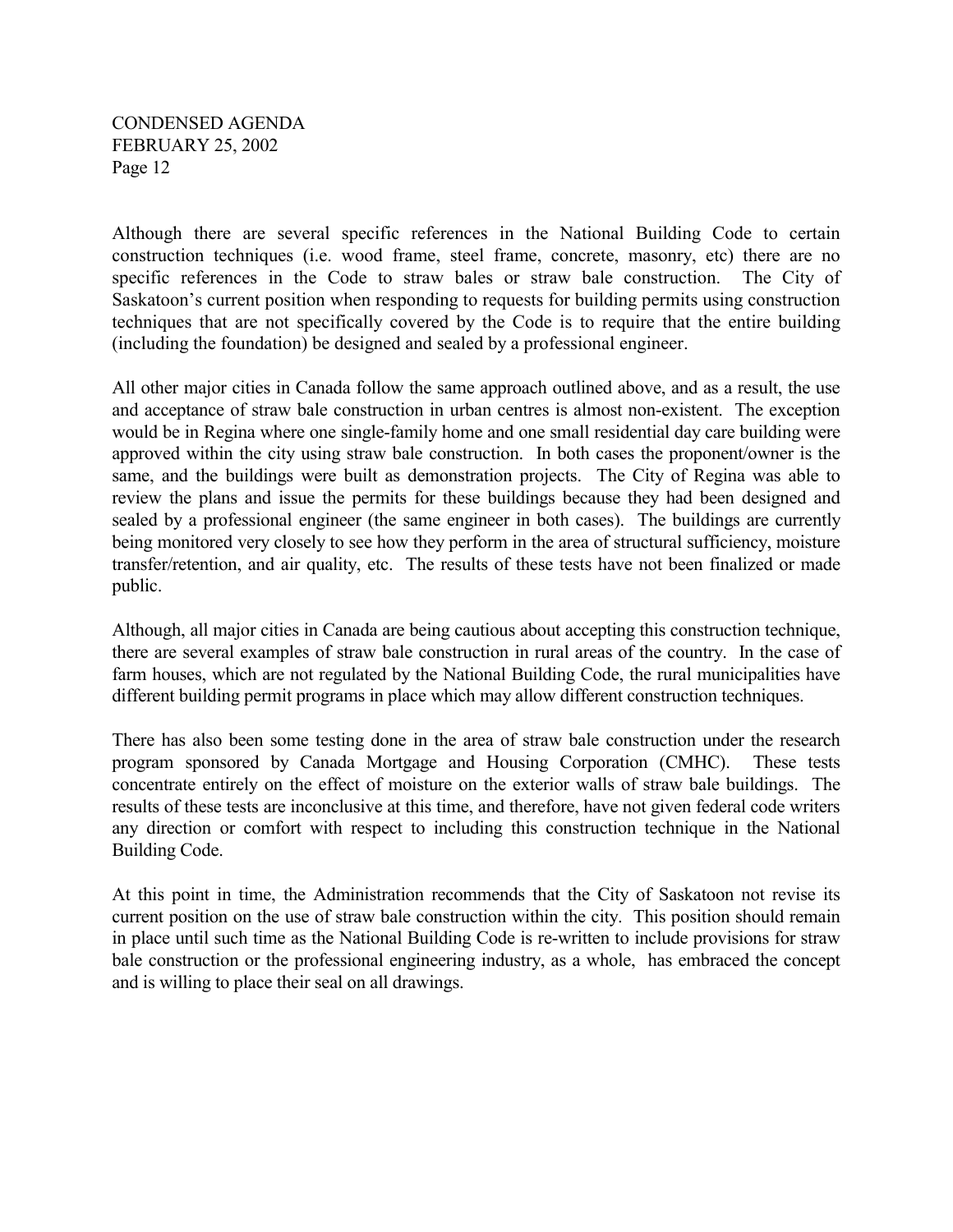### **A2) Easement Requirement – SaskPower, SaskEnergy, and SaskTel Arbor Creek Neighbourhood Part of Municipal Buffer MB33 and Walkway W9, Plan 01SA33570 (File No. PL 4090-3)**

- **RECOMMENDATION:** 1) that City Council grant an easement to SaskPower, SaskEnergy, and SaskTel as outlined on the attached plan; and 2) that His Worship the Mayor and the City Clerk be authorized
	- to execute, on behalf of the City of Saskatoon under the Corporate Seal, the appropriate agreement as prepared by the City Solicitor.

Carol A. Moore, on behalf of SaskPower's Land Department, has requested the City's approval for an easement over Municipal Buffer Strip MB33 and Walkway W9, Plan 01SA33570, as shown outlined on Attachment 1. The purpose of this easement is to provide service in the Arbor Creek neighbourhood.

Subdivision application No. 73/00 was approved by the General Manager, Community Services Department on April 4, 2001. The proposed easement was not required at the time of subdivision.

The Community Services Department and Infrastructure Department have no objection to the granting of this easement to SaskPower, SaskEnergy, and SaskTel.

## **ATTACHMENT**

- 1. Municipal Buffer MB33 and Walkway W9, Plan 01SA33570
- **A3) Land-Use Applications Received by the Community Services Department For the Period Between February 4 and February 14, 2002 (For Information Only) (File No. CK. 4000-5)**

**RECOMMENDATION:** that the following report be received as information.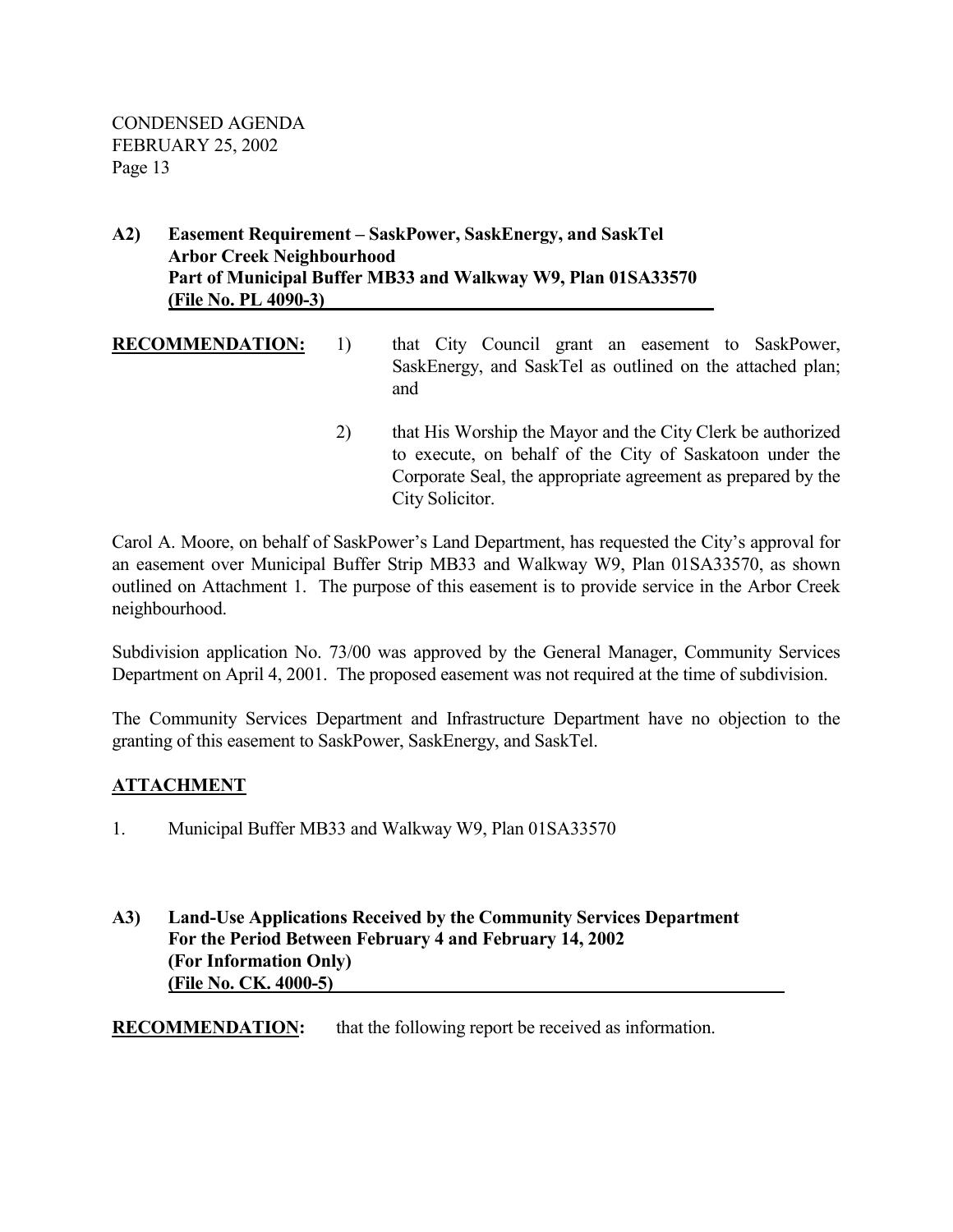The following applications have been received and are being processed:

#### Condominium

 Applicant: Robert Fulford Current Zoning: RM1 Neighbourhood: Parkridge Date Received: February 8, 2002

#### Development Plan

Amendment No. DPA2/02: Text Amendment

• Amendment No. DPA 4/02: Not available

 Current Land Use Designation: Phasing II Proposed Land Use Designation: Phasing I Neighbourhood: Marquis Industrial Date Received: February 15, 2002

#### **Rezoning**

 Current Zoning: M1 Proposed Zoning: B2 by Agreement Neighbourhood: Sutherland Date Received: February 11, 2002

Application No. 3/02: 3456 Fairlight Drive Legal Description: Lot E, Block 203, Plan 99SA18961 Applicant: City of Saskatoon, City Planning Branch Current Land Use Designation: Section 5.1 and 9.2. Integration of Storm Water Facilities and Parks Date Received: February 6, 2002 Applicant: City of Saskatoon, Land Branch Legal Description: All of SE  $\frac{1}{4}$  of Sec 21-37-5 W3<sup>rd</sup> except SW corner, north along west boundary 100 yards, east to south boundary 100 yards, south parallel to west boundary to intersect south boundary west along south boundary to point of commencement; and portion taken by plans 83S46282; 00SA24992; 01SA09448, and 01SA12416

Application No.  $Z3/02$ : 101 115<sup>th</sup> Street West and 1416 Central Avenue Applicant: Kindrachuk Agrey Architects for Jeca Holdings Ltd. Legal Description: Lots C and D, Block 7, Plan G654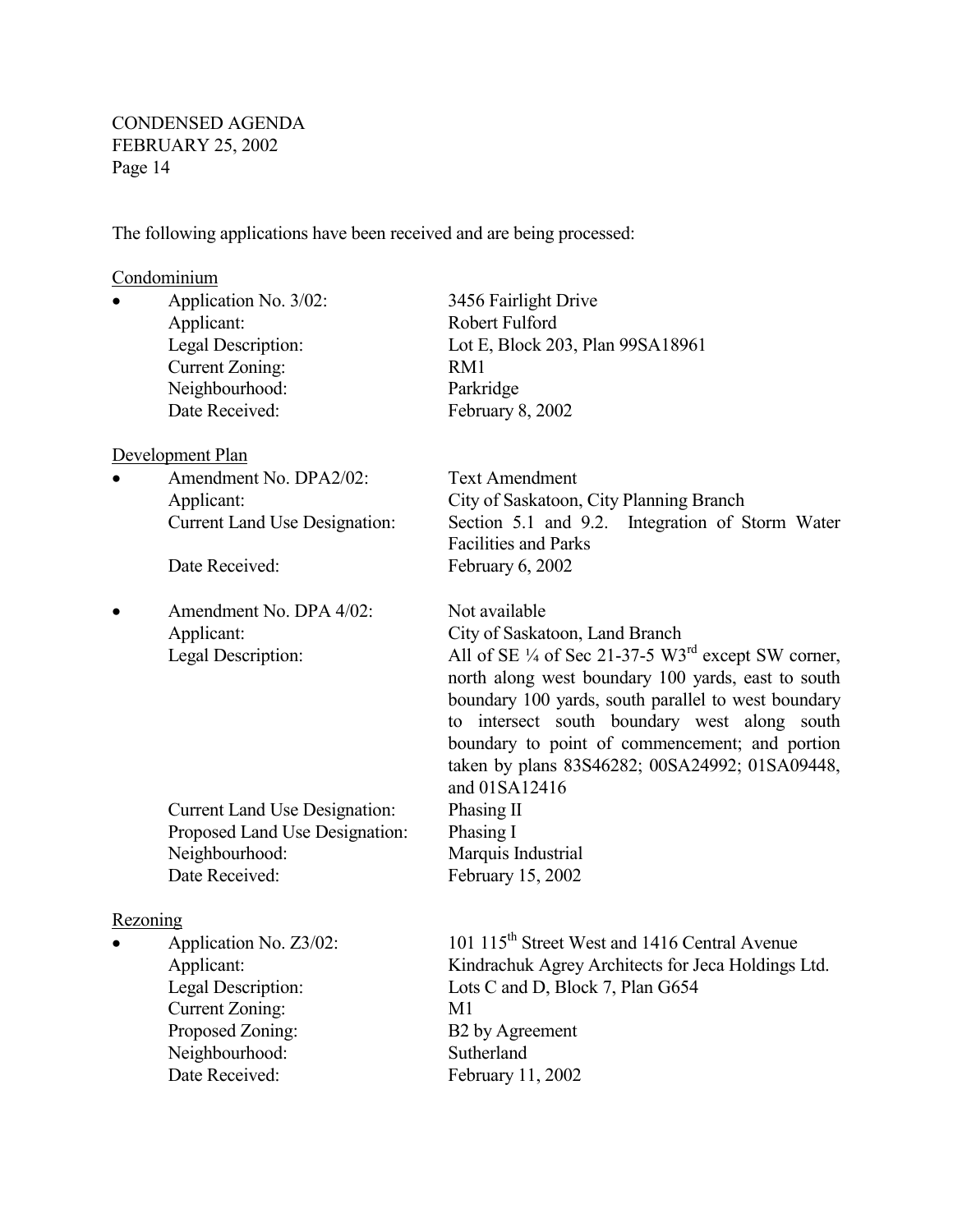Application No. Z5/02: Not available

 Applicant: City of Saskatoon, Land Branch Legal Description: All of SE <sup>1/4</sup> of Sec 21-37-5 W3<sup>rd</sup> except SW corner, north along west boundary 100 yards, east to south boundary 100 yards, south parallel to west boundary to intersect south boundary west along south boundary to point of commencement; and portion taken by plans 83S46282; 00SA24992; 01SA09448, and 01SA12416 Current Zoning: IH (H) Proposed Zoning: IH Neighbourhood: Marquis Industrial Date Received: February 15, 2002

Subdivision

 Current Zoning: R2 Date Received: February 11, 2002

Current Zoning: R2

• Application No. 13/02: 115/117 Hedley Street Current Zoning: R2 Neighbourhood: Forest Grove Date Received: February 13, 2002

 Application No. 11/02: Easement from Saguenay Drive across the river and to Central Avenue Applicant: George, Nicholson, Franko & Associates for City of Saskatoon and University of Saskatchewan Legal Description: Part Parcel ZZ, Plan 77S13724; Parcel A, Plan CE 1862 and Part S ½ 11-37-5-W3M Neighbourhood: River Heights and U of S Lands Management Area

 Application No. 12/02: Chappell Drive (no civic address) Applicant: Murray Marien for City of Saskatoon Legal Description: Proposed Right-of-Way through Parcels B and C, Plan 64S07550 and Parcel B, Plan 65S21871 Neighbourhood: Montgomery Place Date Received: February 11, 2002

Applicant: Webster Surveys for Ehsan & Amtual Chaudhary Legal Description: Lot 9, Block 121, Plan G171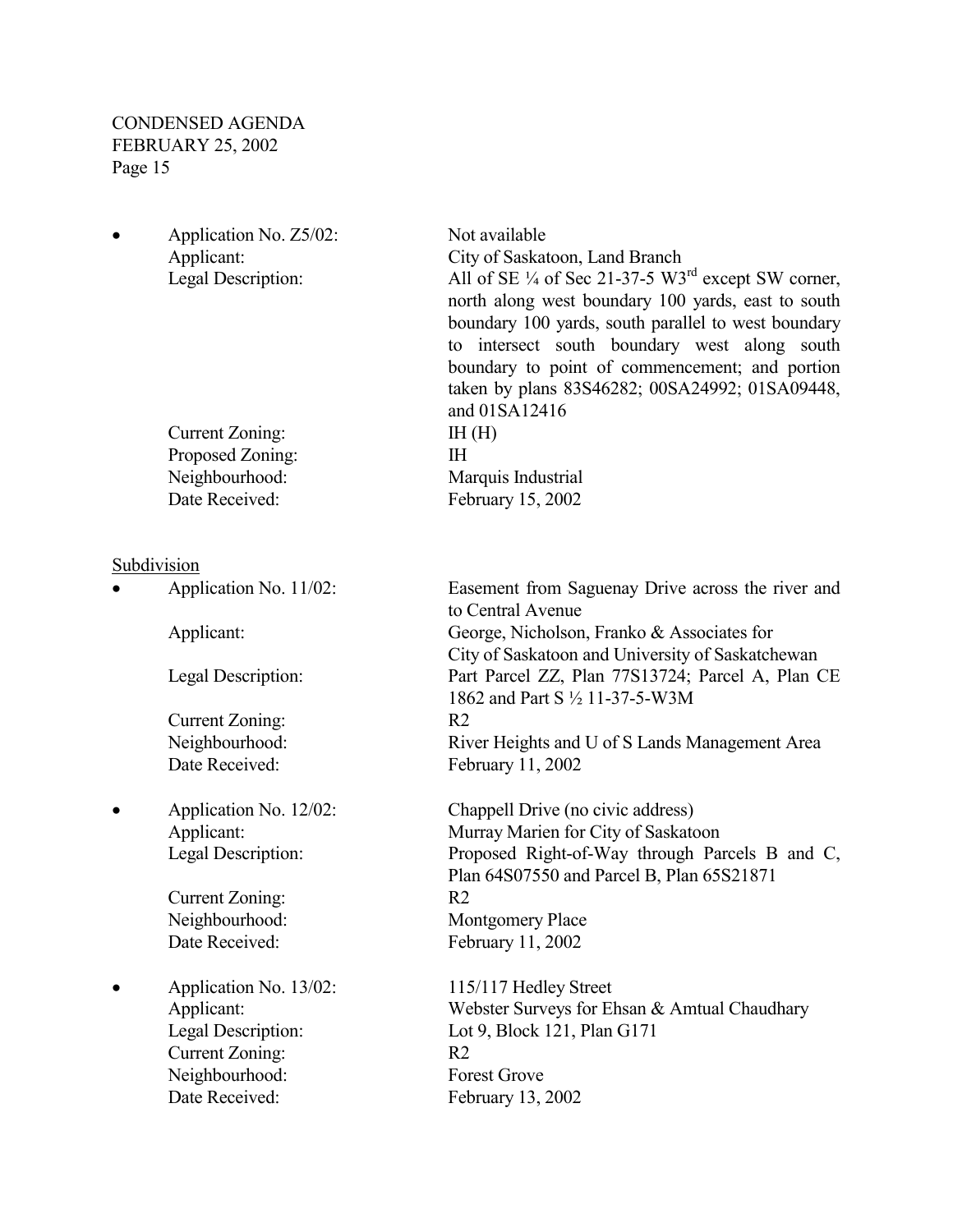Application No. 14/02: 300 Block Avenue O South Applicant: Webster Surveys for Leisure Services-City of Saskatoon Legal Description: Lots 11, 12, 13 and Part 14, Block 24, Plan (FV) F5554 Current Zoning: RM1 Neighbourhood: Pleasant Hill Date Received: February 14, 2002

#### **ATTACHMENTS**

- 1. Plan of Proposed Condominium No. 3/02
- 2. Plan of Proposed Rezoning No. Z3/02
- 3. Plan of Proposed Rezoning No. Z5/02
- 4. Plan of Proposed Subdivision No. 11/02
- 5. Plan of Proposed Subdivision No. 12/02
- 6. Plan of Proposed Subdivision No. 13/02
- 7. Plan of Proposed Subdivision No. 14/02

#### **Section B - Corporate Services**

#### **B1) Corporate Micro Computer Blanket Order (File No. CK. 1100-1)**

**RECOMMENDATION:** 1) that the proposal submitted by Horizon Computer Solutions for the supply of micro computer hardware, at a total estimated cost of \$300,000 (or an expiry date of August 15, 2002) be accepted; and

> 2) that the Corporate Services Department, Purchasing Services, issue the appropriate purchase order.

In the interest of ensuring quality as well as promoting corporate standardization and onsite warranty, the City of Saskatoon issues, on a semi-annual basis, a Request for Proposal for its micro computer needs. The successful bidder is issued a Blanket Order that Departments use to purchase computer equipment based on their specific requirements. The existing blanket order expired February 15, so there is a need to issue a new order for the next six-month period, or to a maximum of \$300,000, whichever occurs first.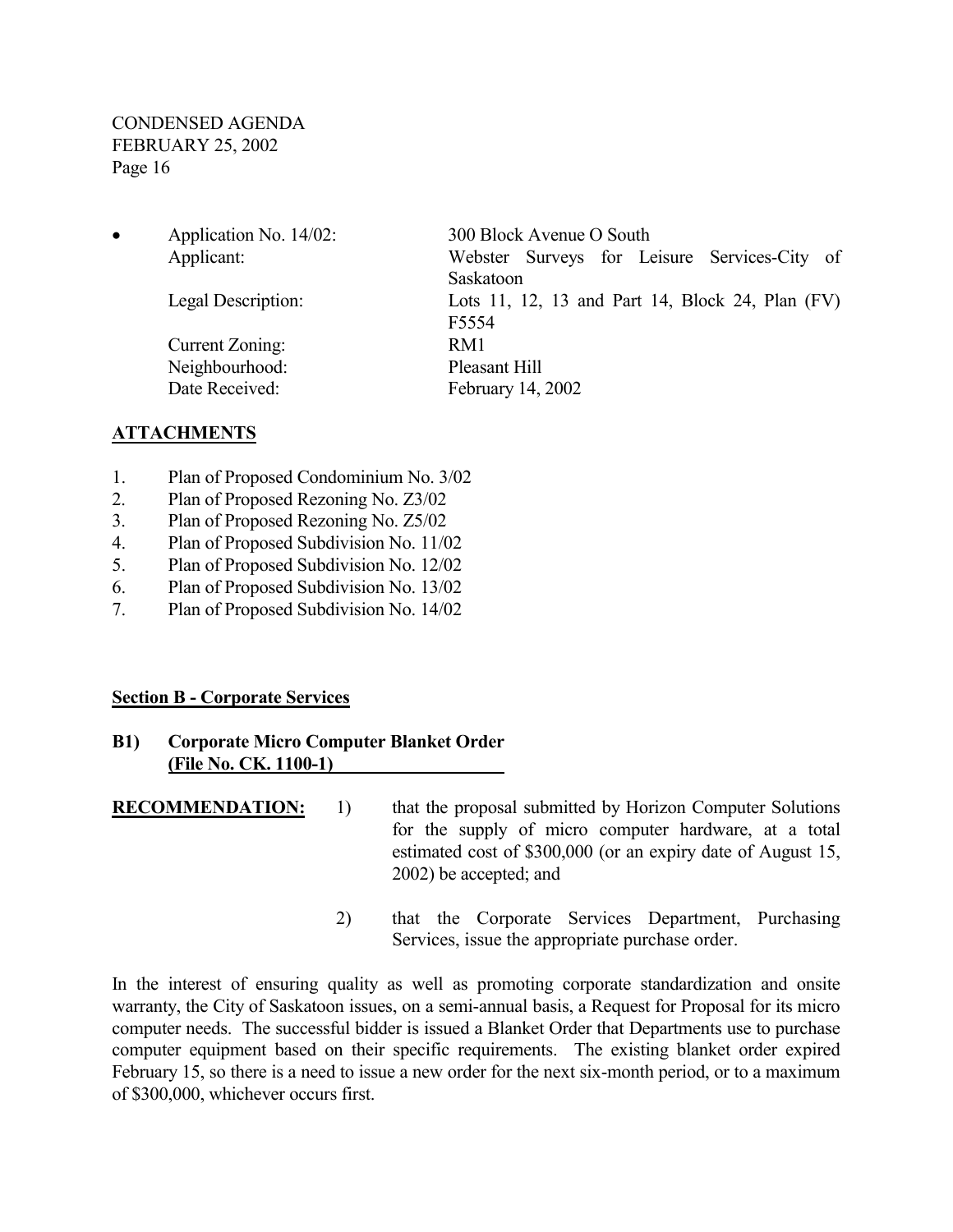Seven firms responded to the Request for Proposal. A summary of the proposals is attached. Each bidder is evaluated based on two computer configurations. However, the Blanket Order is also used to purchase individual components, printers, etc. All companies qualified from a specifications perspective with the successful bidder, Horizon Computer Solutions, being selected because it provided the lowest cost.

### **ATTACHMENT**

1. Summary of Proposal

## **B2) Preliminary Statement of Revenue and Expenditures Year Ended December 31, 2002 (File No. CK. 1704-1)**

**RECOMMENDATION:** 1) that the surplus of \$163,000 relating to the Special Needs Transportation Program, be set aside specifically for future one-time expenditures associated with this Program; and,

> 2) that the remaining surplus of \$981,000 be transferred to the Revenue Stabilization Reserve.

Attached, for City Council's information, is a copy of the Preliminary Statement of Revenue and Expenditures for the year ended December 31, 2001. This statement, subject to external audit, reveals a surplus of \$1,144,000. This represents 0.6 of one percent of the total budget.

While it is our practice to transfer year-end surpluses to the Revenue Stabilization Reserve, it is your Administration's recommendation that the portion of the surplus attributable directly to the net variances in the Special Needs Transportation Program (\$163,000) be set aside specifically for future one-time expenditures associated with this Program. This recommendation is being made in light of City Council's recent efforts to enhance the service level for Special Needs Transportation and its decision, as part of the 2001 Operating Budget deliberations, to increase funding for this Program. The 2001 surplus in this Program is due primarily to a delay in implementing the increased level of service from a July 1, 2001 start date, to November 1, 2001. The future use of the \$163,000 would be subject to further reports to, and approval by, City Council.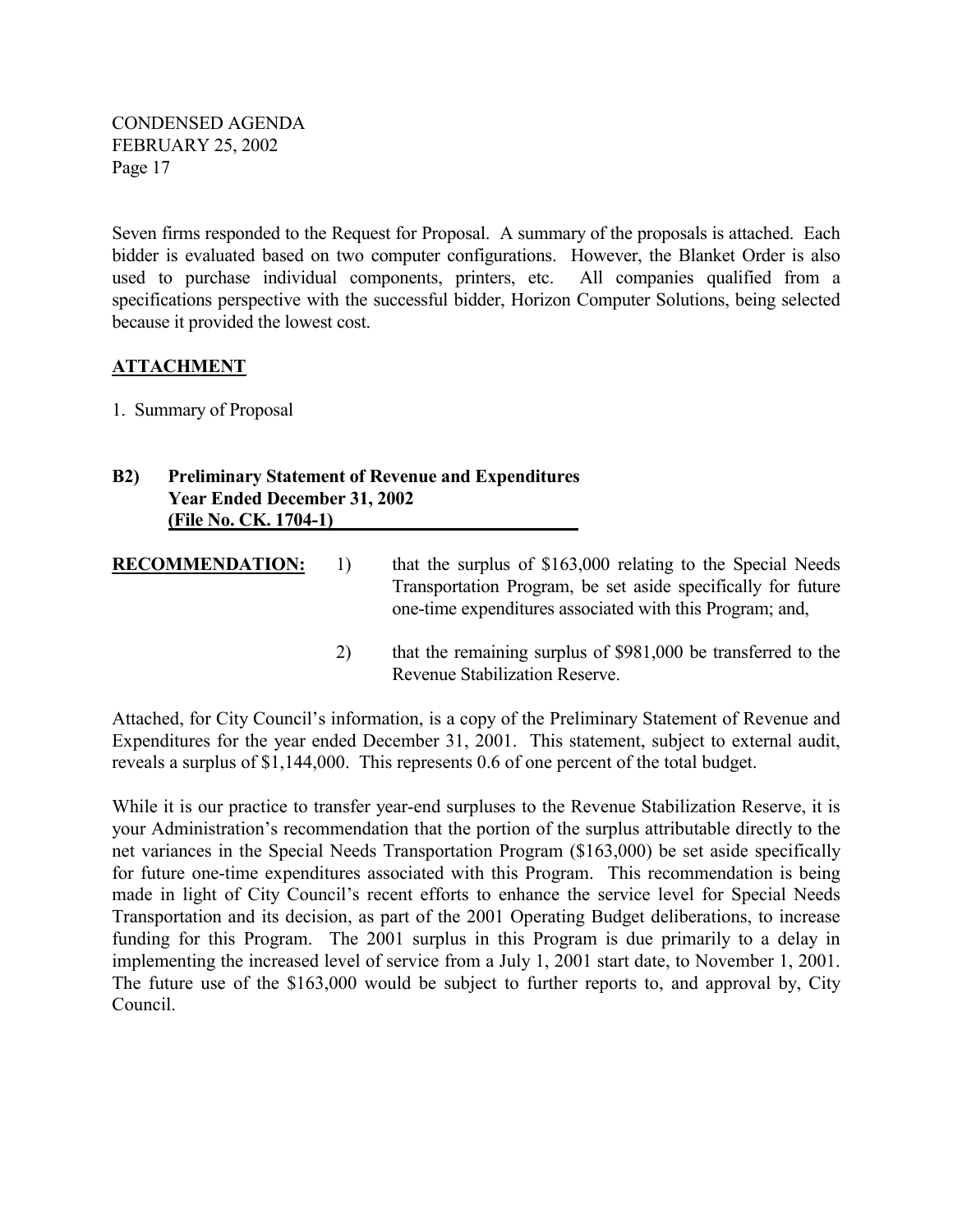Your Administration is recommending that the remaining surplus of \$981,000 be transferred to the Revenue Stabilization Reserve. Combined with the funds currently in the reserve (\$2,374,500), the balance will total \$3,352,500. This represents approximately 2 percent of total budgetary expenditures and will be available to fund any future operating deficits.

Enclosed with the statement, is a letter of transmittal highlighting the major variances contributing to this surplus.

Your Administration is currently in the process of finalizing its financial statement package, which will be forwarded to City Council once the external audit has been completed.

## **ATTACHMENT**

1. Preliminary Statement of Revenue and Expenditures for year ended December 31, 2001

#### **Section D - Infrastructure Services**

- **D1) Proposed Taxi Stand 300 Block 2nd Avenue North (File No. CK. 6120-1)**
- **RECOMMENDATION:** 1) that a Taxi Stand be installed in front of the Patricia Hotel on the west side of the 300 block of  $2<sup>nd</sup>$  Avenue North;
	- 2) that the applicant be required to pay the annual fee of \$1,750 plus G.S.T.; and
	- 3) that the Taxi Stand in front of the Extra Foods store on the east side of the 100 block of 3rd Avenue South be removed and a metered parking stall be installed in its place.

Infrastructure Services has received a request from the Owner/Operator of United/BlueLine Cabs Limited, of 215 Avenue B North, to move their Taxi Stand from the front of the Extra Foods store on the east side of the 100 block of 3rd Avenue South, to the front of the Patricia Hotel on the west side of the 300 block of  $2<sup>nd</sup>$  Avenue North, as shown on attached Plan No. 210-0040-019r001B (Attachment 1).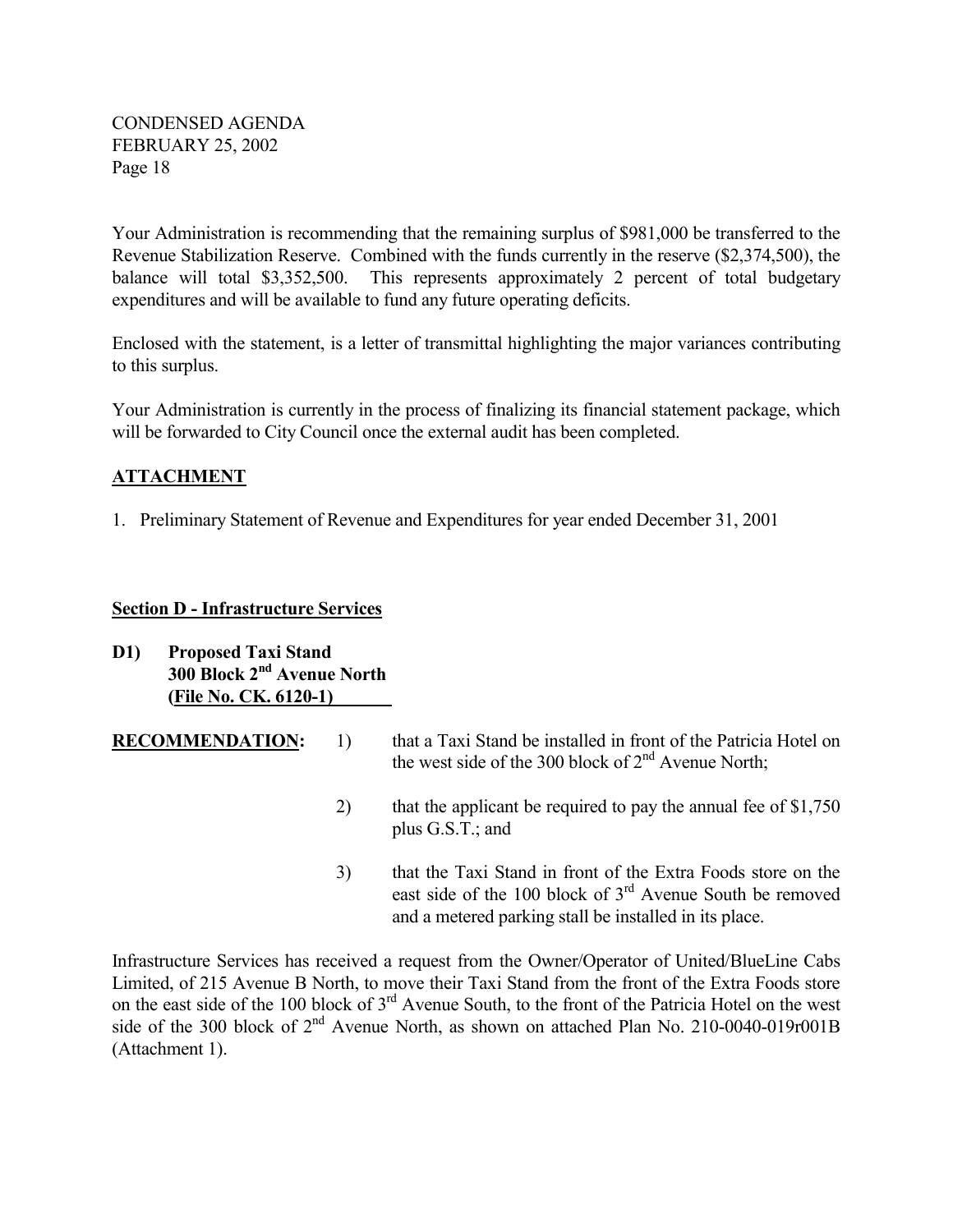The Owner/Operator of United/BlueLine Cabs Limited has contacted the Manager of the Patricia Hotel and has received the Hotel's endorsement for the proposed Taxi Stand. The Taxi Stand would provide improved convenience for those patrons of the Patricia Hotel requiring taxi services.

Infrastructure Services has reviewed this request and has no objections. In place of the Taxi Stand in front of Extra Foods, it is proposed that a 90-minute parking meter be installed, as shown on attached Plan No. 210-0040-017r001B (Attachment 2). Ninety-minute parking meters are consistent with this block face and others in the surrounding area.

The Taxi Stand conforms to City guidelines with respect to Taxi Stands and the applicant has agreed to pay the annual fee of \$1,750 plus G.S.T.

## **ATTACHMENTS**

- 1. Plan No. 210-0040-019r001B
- 2. Plan No. 210-0040-017r001B
- **D2) School Signing Revisions (File No. CK. 6280-1)**

**RECOMMENDATION:** that the proposed school signing revisions, as set out in the following report, be approved.

Infrastructure Services has received requests to review the signing at the following schools. Consultations with the Principal of each school, a representative of the School Board, and a member of Infrastructure Services have resulted in the preparation of new school signing plans (using the School Signing Guidelines) to address the particular needs of each facility. The following changes have been reviewed and approved by Infrastructure Services, the School Board and the Principals:

- John Lake School: The recommended signing changes along the west side of Broadway Avenue north of the Hopkins Street intersection are described below and shown on attached Plan No. 212-0056-001r002 (Attachment 1):
	- Install a 'DISABLED PERSONS LOADING ZONE, 08:00-17:00, MONDAY-FRIDAY' (RB-58G) of approximately 20 metres at the school's main entrance.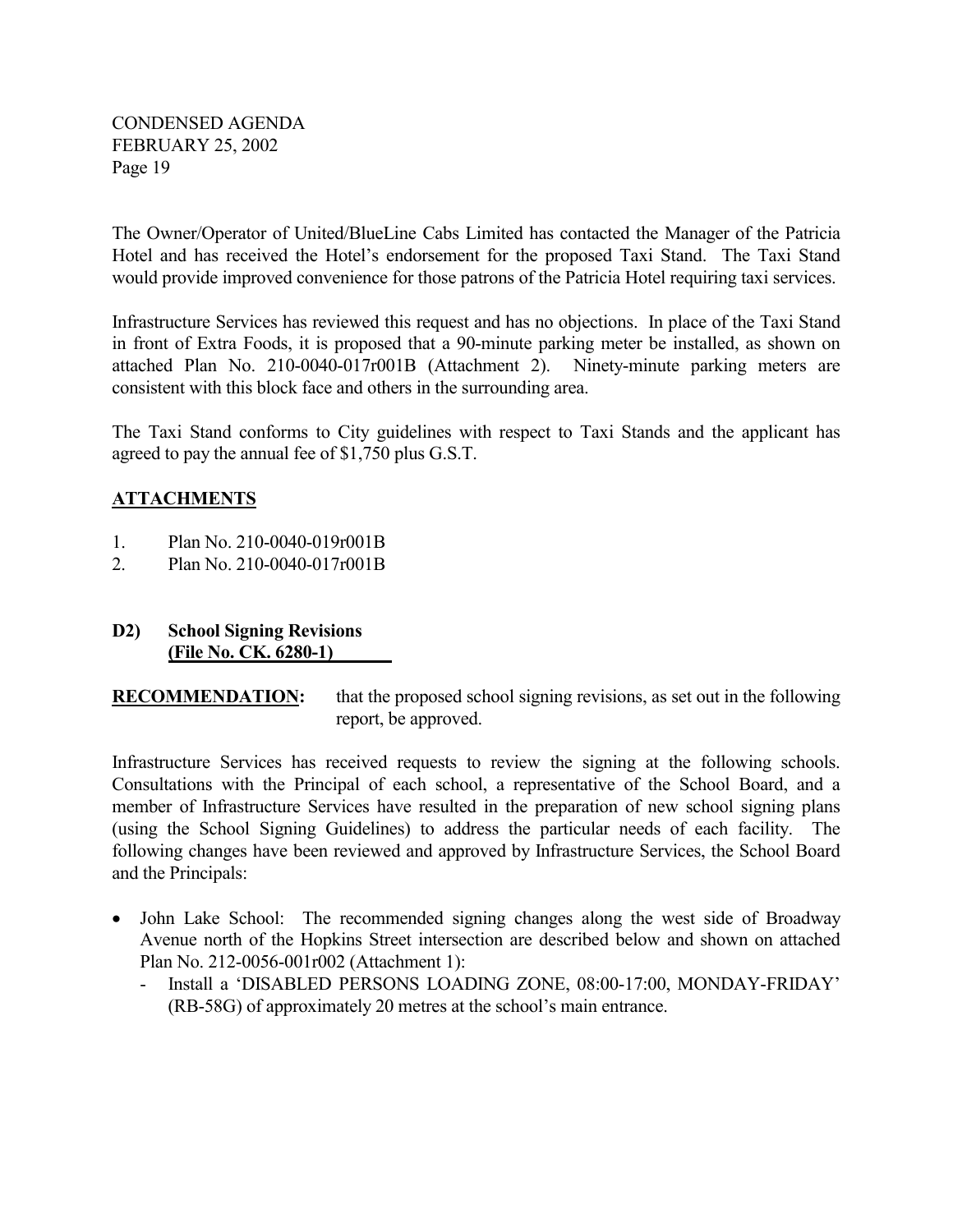- Lester B. Pearson School: The recommended signing changes along the north side of Centennial Drive are described below and shown on attached Plan No. 212-0012-001r002 (Attachment 2):
	- Install a 10 metre 'DISABLED PERSONS LOADING ZONE, 08:00-17:00, MONDAY-FRIDAY' (RB-58G) east of the Tache Crescent intersection near the school's east entrance.
- Silverspring School: The recommended signing changes at the intersection of Konihowski Road and Pezer Crescent South are described below and shown on attached Plan No. 212-0061- 001r002 (Attachment 3):
	- Replace the existing 'NO PARKING' zone (RB-51) along the east side of the intersection with a 'NO STOPPING' zone (RB-55).
- Bedford Road Collegiate: The recommended signing changes along the east side of Avenue H, north of the Rusholme Road intersection, are described below and shown on attached Plan No. 212-0013-003r002 (Attachment 4)
	- Relocate the existing 'DISABLED PERSONS LOADING ZONE, 08:00-17:00, MONDAY-FRIDAY' (RB-58G) to a location approximately 20 metres north of the entrance to the staff parking lot.
	- Install a 'SCHOOL BUS LOADING ZONE, 08:00-17:00, MONDAY-FRIDAY' (RB-58L) of approximately 18 metres in length immediately north of the entrance to the staff parking lot.

## **ATTACHMENTS**

- 1. Plan No. 212-0056-001r002
- 2. Plan No. 212-0012-001r002
- 3. Plan No. 212-0061-001r002
- 4. Plan No. 212-0013-003r002
- **D3) Request to Lease City-Owned Land Saskatoon Golf and Country Club (File No. CK. 4225-1)**
- **RECOMMENDATION:** 1) that the lease agreement between the City and the Saskatoon Golf and Country Club covering the City-owned property, as outlined in the attached sketch plan (Attachment 1), be amended under the following terms and conditions: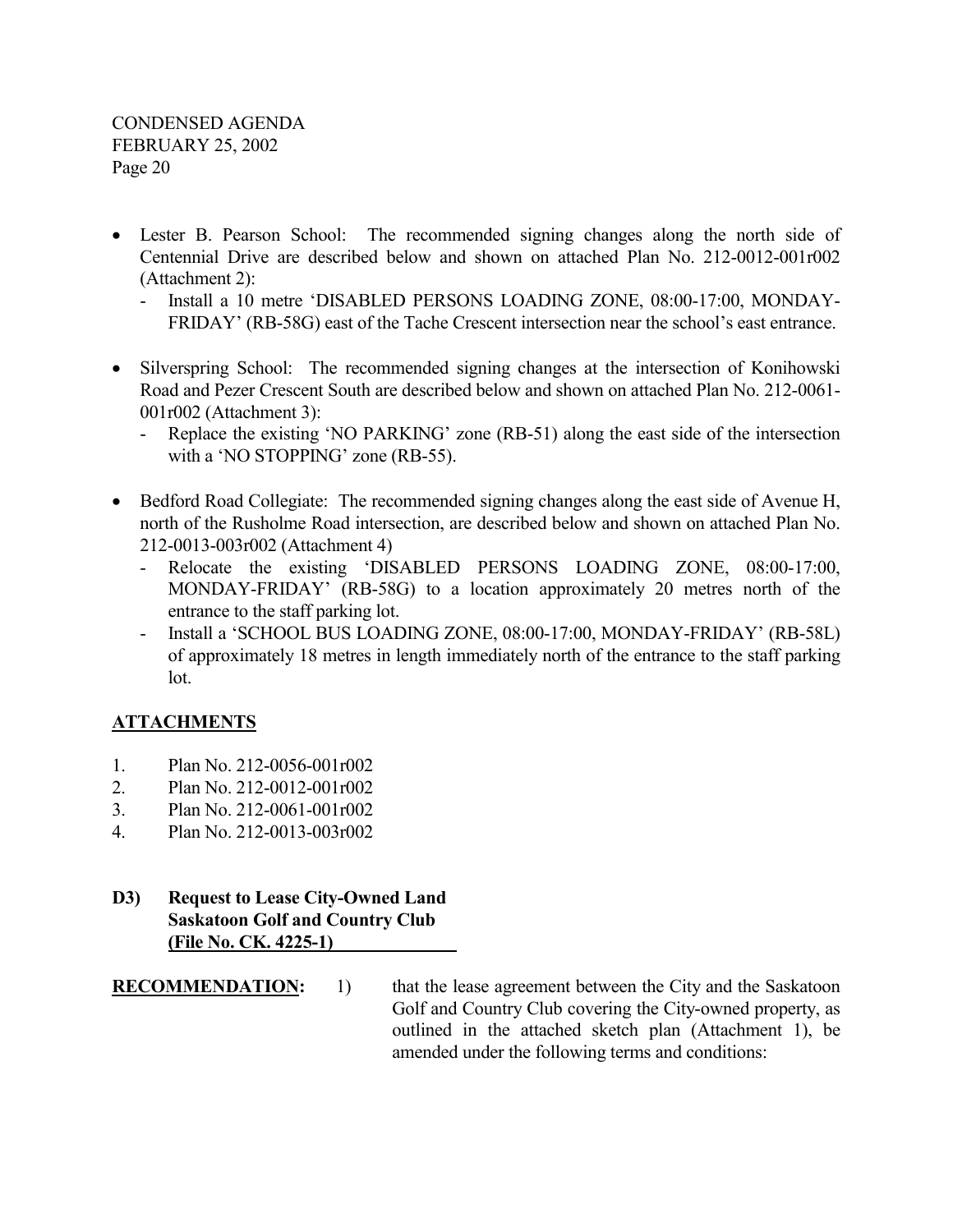- a) Saskatoon Golf and Country Club be granted an option to extend the lease, subject to the agreement of the City, by making application to the General Manager, Infrastructure Services, three years prior to the expiry of the lease;
- b) date of application to be made by December 31 of each year;
- c) the current date of extension to be established as December 31, 2004;
- d) no end date to year of extension of lease; and
- e) lease rate of \$12,000 plus GST to remain in effect until December 31, 2009 with the lease rate for the period after 2009 to be established on or before June 30, 2006; and
- 2) that the City Solicitor be instructed to prepare the necessary agreement for execution on behalf of the City by His Worship the Mayor and the City Clerk under the Corporate Seal.

## **REPORT**

The Saskatoon Golf and Country Club and the General Manager, Infrastructure Services, subject to the approval of City Council, have agreed to an amendment to the current lease arrangement involving City-owned lands, which have been reserved for the planned Circle Drive South extension to a new south river crossing. The current arrangement respecting the extension of the lease was established in 1995 and provides the Club an annual option to extend the lease, subject to agreement by the City, five years prior to the expiry of the lease. This option enables the Club to apply each year for a yearly extension of the lease for the next five-year period. The last year of the extension provisions would take the lease to December 31, 2009. For example, in December, 1999, the Club's request for extension of the lease to December 31, 2004, was approved.

The requested amendment to the current lease arrangement is to change the current five-year period to three years. According to the Manager, Municipal Engineering Branch, this would resolve a number of issues related to the future south river crossing and its impact on the Club's plans for future alterations to the course. It would reduce the timeframe for notification by the City for vacancy of the property by the Golf Club from five to three years.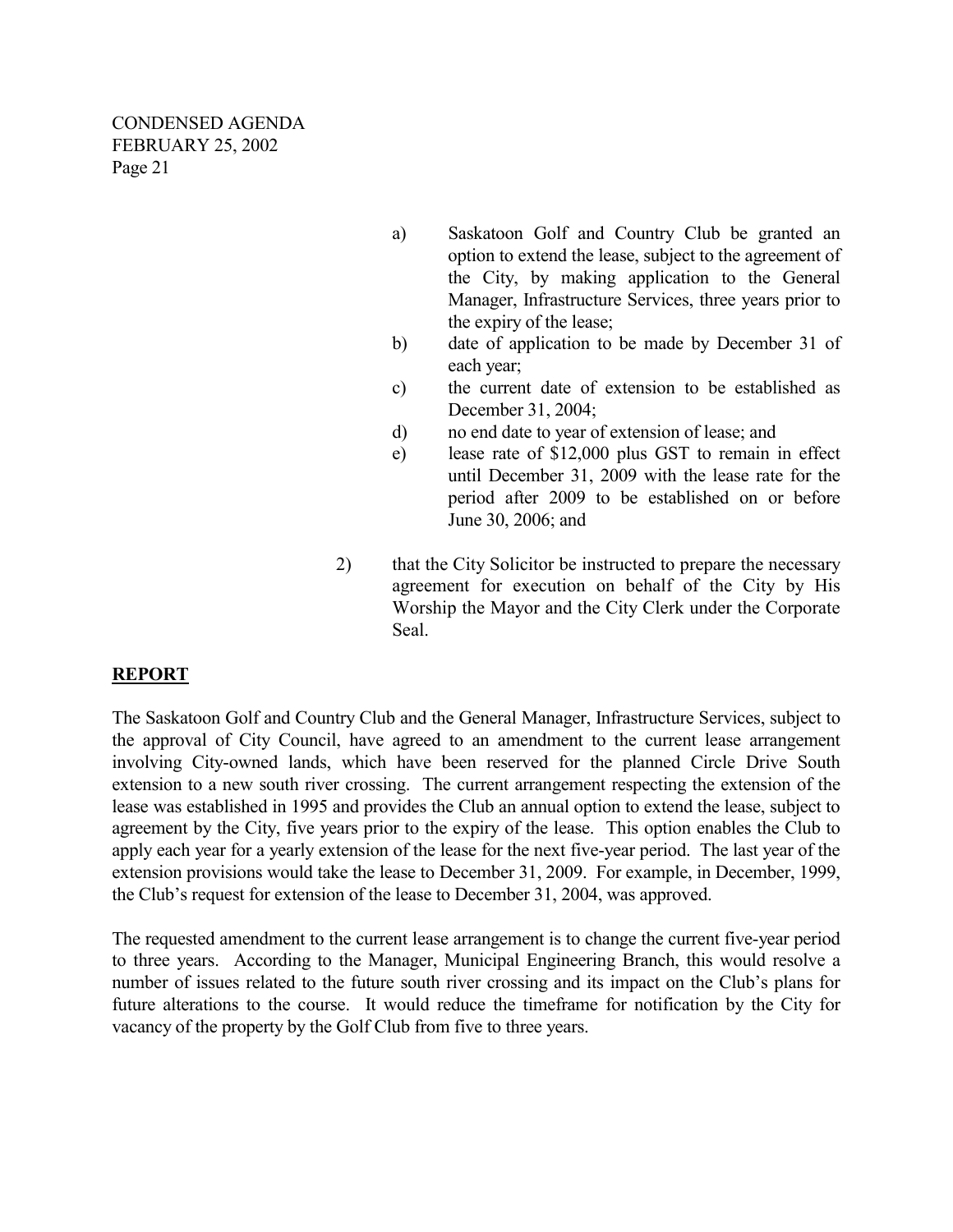Additional changes to the current lease arrangement include the following:

- a) eliminating the current expiry date (December 31, 2009) of the lease;
- b) applications for extension to be made directly to the General Manager, Infrastructure Services, on or before December 31 of each year;
- c) the current date of extension to be established as December 31, 2004; and
- d) the current lease rate of \$12,000 plus GST per annum established until December 31, 2009 be re-negotiated on or before June 30, 2006.

## **ATTACHMENT**

1. Sketch Plan of City-owned property under lease to the Saskatoon Golf and Country Club

## **D4) South River Crossing – Property Acquisition 3107 Caen Street (File No. CK. 4020-1)**

| <b>RECOMMENDATION:</b> | 1) | that the Land Manager be authorized to purchase 3107 Caen<br>Street at a total price of \$163,000 under the terms and<br>conditions stipulated in the attached Offer to Purchase letters<br>dated January 30 and February 15, 2002 (Attachment 1); |
|------------------------|----|----------------------------------------------------------------------------------------------------------------------------------------------------------------------------------------------------------------------------------------------------|
|                        | 2) | that the City Solicitor be authorized to prepare the<br>necessary agreement to purchase documents; and                                                                                                                                             |
|                        | 3) | that funding for the purchase be allocated from the Property<br>Realized Reserve, with the funds being paid back to the<br>Property Realized Reserve by the Circle Drive South<br>project, once project funding becomes available.                 |

The Executive Committee, at its meeting held on May 3, 2000, resolved in part,

"that the Administration be authorized to enter into negotiations with the owners of 3105 Dieppe Street, 3104 Dieppe Street, 3102 Caen Street, 3103 Caen Street, 3107 Caen Street, 1217 Dundonald Avenue and 1221 Dundonald Avenue for the purpose of purchasing these properties to accommodate the completion of Circle Drive;"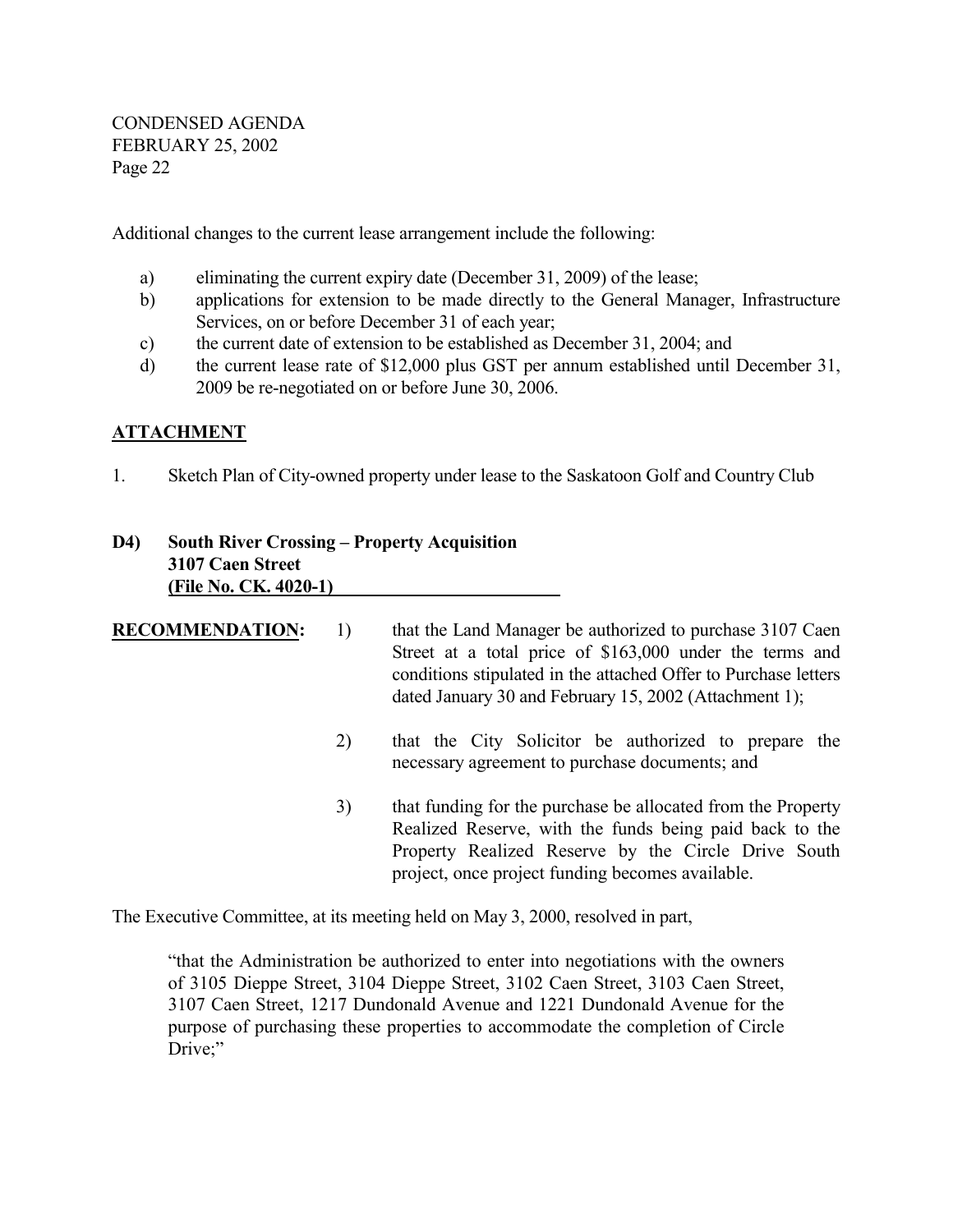As City Council is aware, the Administration has been negotiating with a number of property owners adjacent to Dundonald Avenue in the Montgomery neighbourhood in order to obtain the required right-of-way for the extension of Circle Drive to a future south river crossing. This process began by retaining two private appraisal firms to conduct independent appraisals for each of the properties affected by the proposed right-of-way widening.

Following the appraisals, the Administration extended offers to purchase the affected properties. These offers included a purchase price based on the highest appraised value plus \$20,000 to cover all upset and costs expected to be incurred by the vendor. Additionally, the vendor was provided the right to lease back the property for a period of up to three years for \$200 per month plus GST. The property cannot be sub-let. The vendor would be responsible for property taxes and all normal upkeep of the property with the City responsible for major repairs. If major repairs exceed \$7,500, the City would reserve the right to cancel the lease. If the property were to be leased longer than three years, the vendor would be provided the first right to lease the property at market rent.

To date, five properties have been purchased: 1215 and 1217 Dundonald Avenue; 3103 and 3108 Caen Street; and 3105 Dieppe Street as shown on the South River Crossing Study Requirements (Attachment 2). The Administration has now received an acceptance letter from Cameron and Leah Stewart, owners of 3107 Caen Street (Attachment 3). The Administration would like to proceed with the purchase of the property under terms and conditions stipulated in letters dated January 30 and February 15, 2002, with the added provision that they be allowed to remove the existing shed located at the rear of the property.

The purchase price of the property is \$163,000. As there is no dedicated project funding in place at this time, the only source of funding for the acquisition of the properties in question is from the Property Realized Reserve. As dedicated project funding becomes available, the Reserve will be repaid any funds withdrawn for this purchase(s).

## **ATTACHMENTS**

- 1. Offer to Purchase letters dated January 30 and February 15, 2002
- 2. South River Crossing Study Property Requirements
- 3. Letter of Acceptance from Cameron and Leah Stewart dated February 10, 2002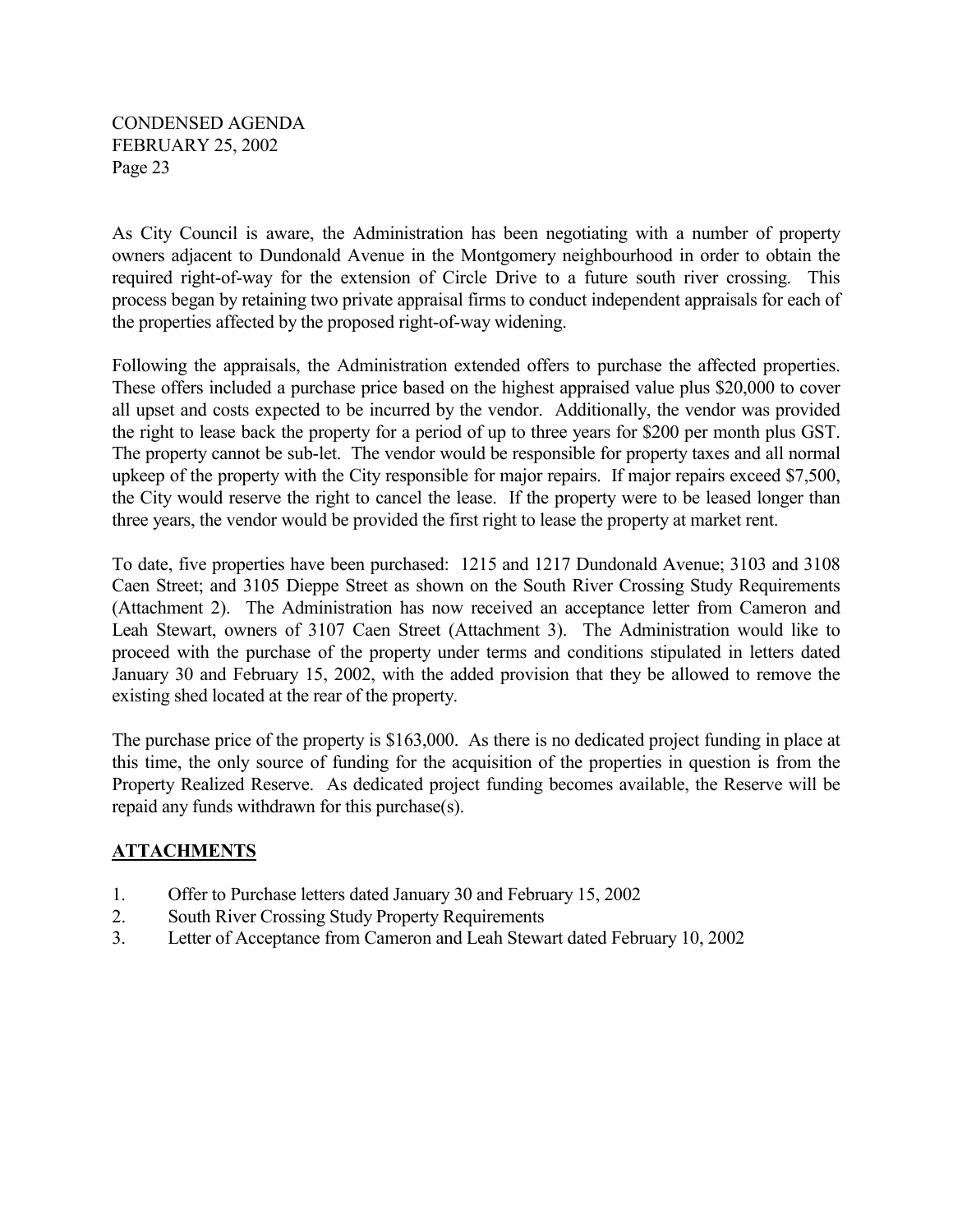**Section E - Utility Services**

### **E1) Universal Bus Pass (UPASS) for University of Saskatchewan Students (File No. CK. 7312-2)**

**RECOMMENDATION:** that the following report be received as information.

## **REPORT**

The concept of a universal bus pass involves unlimited, citywide bus transportation for all fulltime University of Saskatchewan students. Besides the obvious benefit to those who choose to use the pass, students who opt to continue to use their car will benefit from reduced traffic congestion and increased parking opportunities on campus. Moreover, those who walk, run or cycle will also benefit from reduced traffic.

Transit benefits from a guaranteed revenue stream and increased ridership. Moreover, establishing the transit habit at this juncture can have significant impact on future ridership numbers and, equally important, influence the perceptions of those who may influence future public policy regarding transit's role in the community.

The University benefits from reduced requirements for parking lots thereby freeing up precious limited real estate for future development on the University grounds.

The community as a whole benefits from reduced traffic and its consequent reduction on demands for infrastructure investment, as well as reducing parking problems in communities immediately adjacent to the University. The environmental benefits of reduced traffic pollution, while less easy to quantify, are no less important.

The price of the mandatory pass is based on a revenue neutral formula for Transit, as the program is to benefit the 14,000 students who would qualify for the program, while not adding any additional burden to the city taxpayer. The price has been established at \$109 per full-time student for the fall and winter semesters (8 months). This price includes a \$4 fee for the University's cost to administer the program.

A sticker would be applied to the student's University Identification Card at the start of each semester thereby eliminating the need for students to carry two separate cards to establish eligibility. UPASS will continue to be available only through the University Students Union as they have the means to verify current enrolment.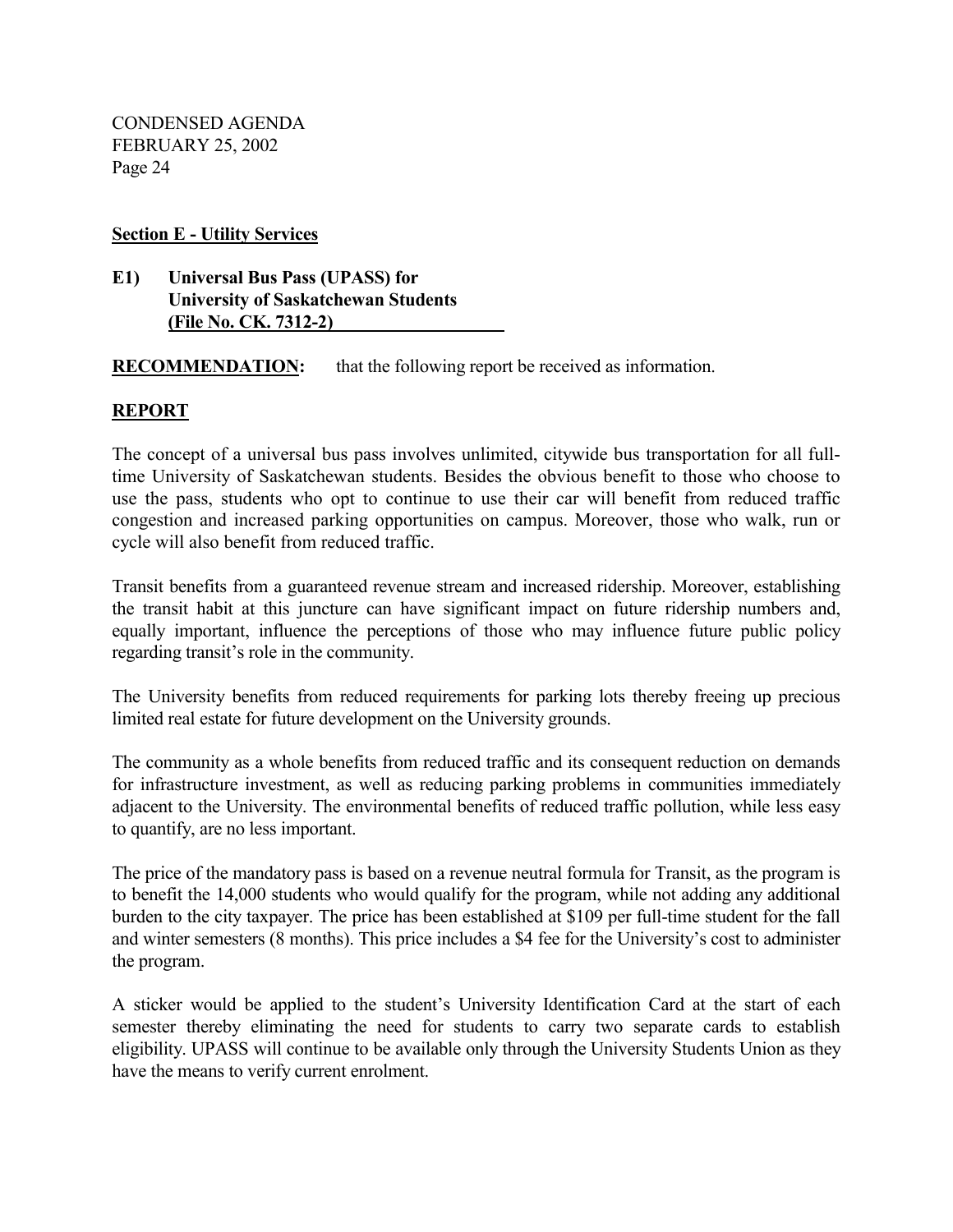Additional buses will be put on the routes serving the University to accommodate the added ridership which, based on other cities' UPASS program experiences, is expected to be anywhere from 25 to 50 percent.

Bus routes will be evaluated to determine where additional service will be required, based on student population densities. As well, evening service will be increased to accommodate students taking evening classes. The need for increased bus shelters and benches will be evaluated and action taken as required.

Implementation of the UPASS is the subject of a University of Saskatchewan students' referendum to be held March 5, 6, and 7, 2002. The referendum will be asking students if they are in favour of a \$109 mandatory UPASS fee being applied to all full-time University Student fees beginning in the fall of 2002. UPASS will allow students to hop on any city bus on all regular routes, anytime, anywhere in the city by simply showing the driver their University Identification Card during the period of September  $1^{st}$  to April 30<sup>th</sup> of each year. Currently, students who purchase a Semester Passes pay \$324 for the same time period. Similar programs have been implemented at over 70 Universities across North America and have, overall, proven to be very popular with the students once in place.

The Students Union at the University of Saskatchewan along with an informal group of pro-UPASS students are soliciting support for the proposal via leaflets, campus newsletter advertising, and posters. Saskatoon Transit Services will be placing informational interior bus cards on all city buses and exterior King Bus Boards on 40 city buses. The Transit Tradeshow Booth and staff will also be available to provide information to students on campus should the University Elections Board deem our presence not in contravention of the USSU Elections Act. The Act limits spending by either side to \$1000.

The only challenges to a positive outcome are the recent tuition fee hikes and the impact of the application of a mandatory Health and Dental Fee in the fall of 2001.

## **Section F - City Manager**

**F1) Year 2001 Annual Report 2002 - 2004 Corporate Business Plan (File No. CC 100-14)** 

**RECOMMENDATION:** 1) that City Council receive the 2002 - 2004 Corporate Business Plan and the 2001 Annual Report; and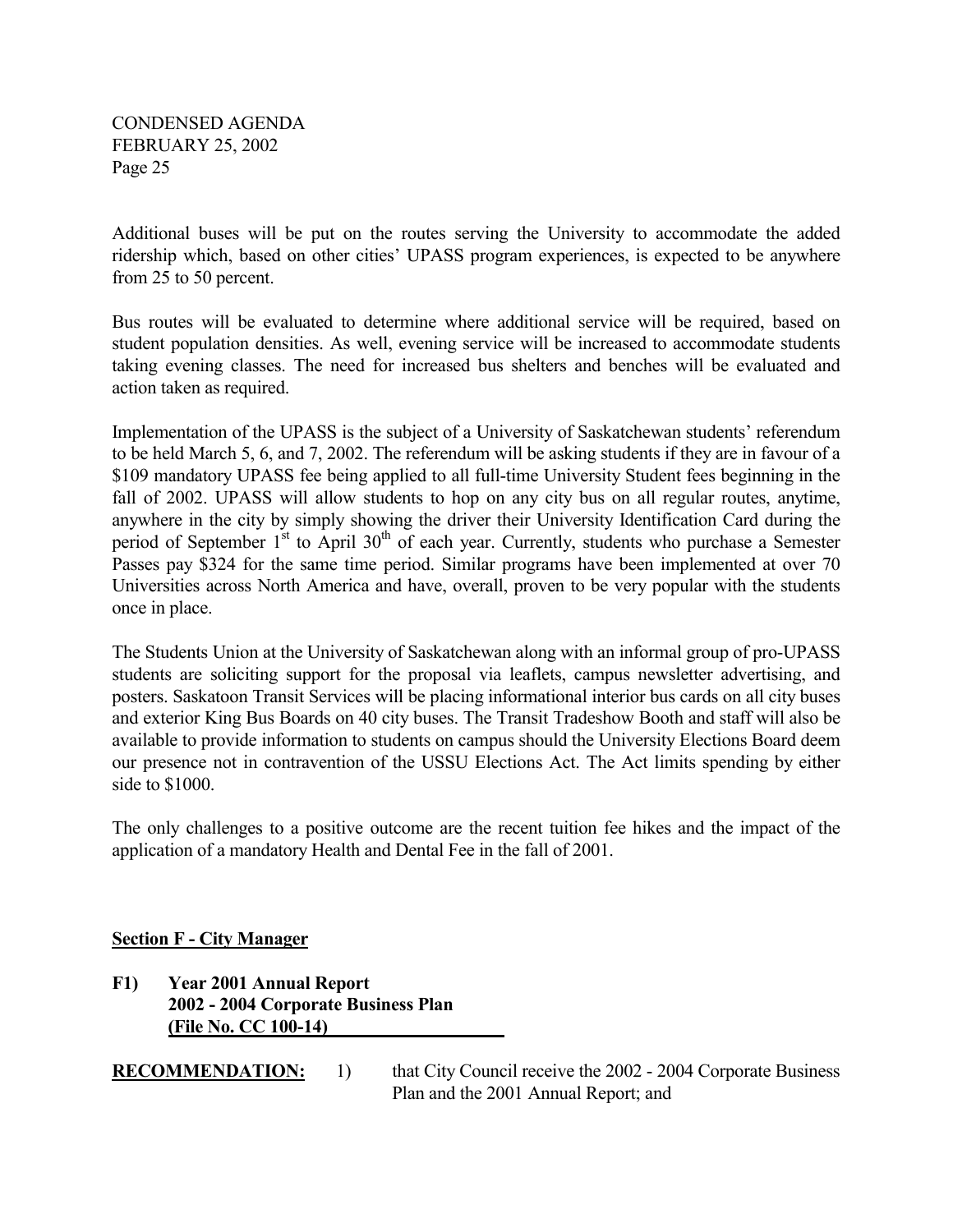> 2) that City Council approve the amendments to the Strategic Plan, as outlined in this report.

At their annual planning session, the senior managers reviewed the Strategic Plan in preparation for both the 2001 Annual Report and the 2002 - 2004 Corporate Business Plan.

Your Administration is now pleased to present its second annual report. This report highlights the major accomplishments that took place in the year 2001.

Also attached is a new three-year Corporate Business Plan for 2002 - 2004. Included in this plan are the objectives that will guide the Administration over the next three years.

Although adding a new core strategy on security was discussed at the managers meeting in January 2001, no changes were made at that time. In light of recent events, your staff is proposing that a tenth core strategy be added to the Strategic Plan:

"Community Safety – optimize the safety and security of our community."

(The objectives of this new strategy are found in the 2002 - 2004 Corporate Business Plan.)

As well, the managers are proposing that the current core strategy, "Employee Relations", be reworded to be more proactive:

"Become an employer of choice by creating an atmosphere that attracts, develops, and retains employees, and thereby encourages the achievement of corporate objectives."

## **ATTACHMENTS**

- 1. Annual Report City of Saskatoon Year 2001
- 2. Corporate Business Plan 2002 2004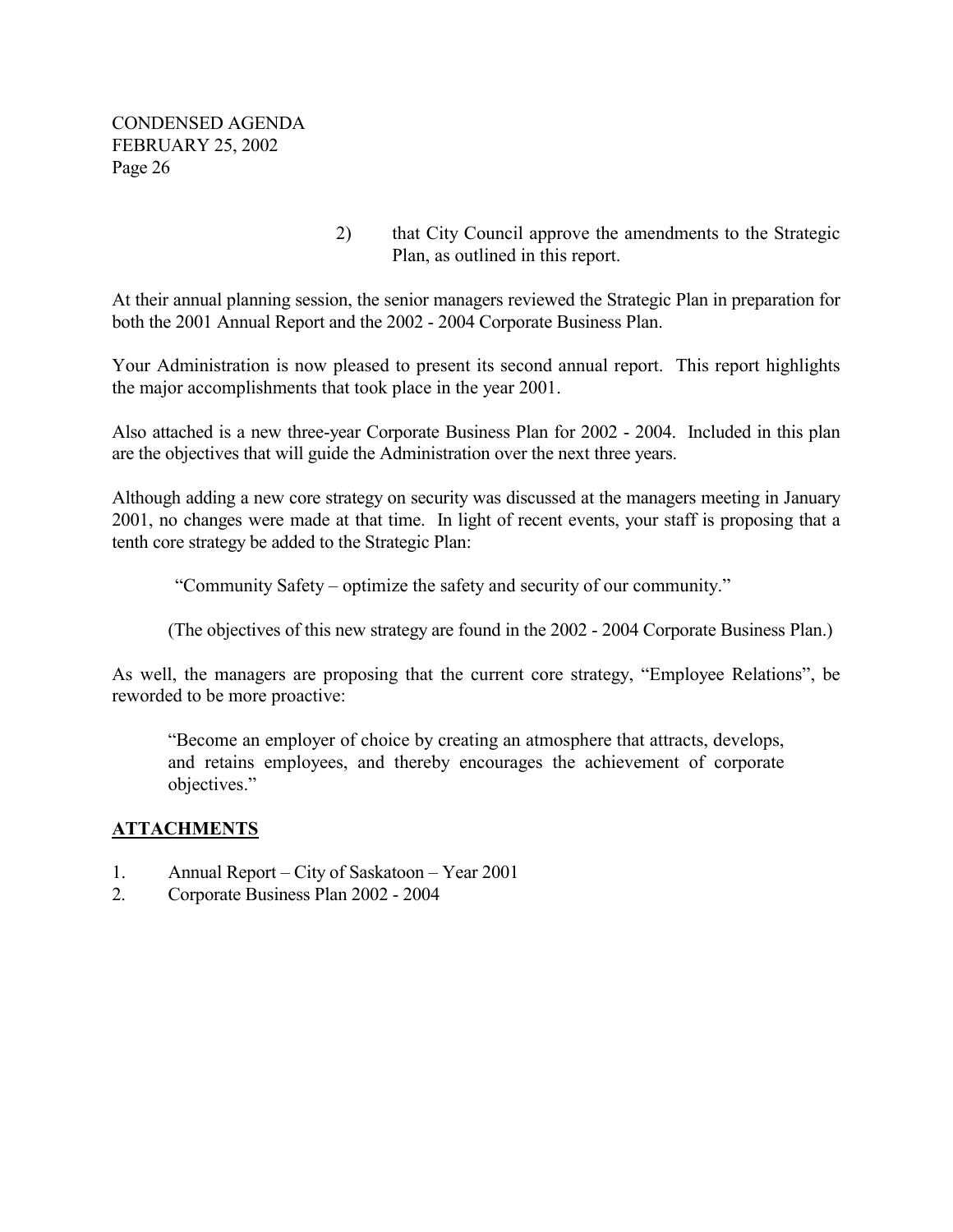### **LEGISLATIVE REPORT NO. 4-2001**

#### **Section A - Office of the Auditor General**

#### **A1) Appointment of Deputy Mayor (File No. CK. 255-3)**

**RECOMMENDATION:** that the following be appointed Deputy Mayor for the months indicated:

| Councillor K. Waygood    |                              | - For the month of July, $2002$ ;     |
|--------------------------|------------------------------|---------------------------------------|
| Councillor L. Swystun    | $\qquad \qquad \blacksquare$ | For the month of August, 2002;        |
| Councillor R. Steernberg | $\blacksquare$               | For the month of September, 2002;     |
| Councillor P. Roe        | $\overline{\phantom{a}}$     | For the month of October, 2002;       |
| Councillor G. Penner     | $\blacksquare$               | For the month of November, 2002;      |
| Councillor T. Paulsen    | $\overline{\phantom{a}}$     | For the month of December, 2002;      |
| Councillor P. McCann     | $\overline{\phantom{0}}$     | For the month of January, 2003;       |
| Councillor M. Heidt      | $\overline{\phantom{a}}$     | For the month of February, 2003;      |
| Councillor O. Fortosky   | $\qquad \qquad \blacksquare$ | For the month of March, 2003;         |
| Councillor D. Atchison   | $\blacksquare$               | For the month of April, 2003;         |
| Councillor K. Waygood    | $\blacksquare$               | For the month of May, 2003;           |
| Councillor L. Swystun    | $\blacksquare$               | For the month of June, 2003;          |
| Councillor R. Steernberg | $\qquad \qquad \blacksquare$ | For the month of July, 2003;          |
| Councillor P. Roe        | $\overline{\phantom{a}}$     | For the month of August, 2003;        |
| Councillor G. Penner     | $\qquad \qquad \blacksquare$ | For the month of September, 2003; and |
| Councillor T. Paulsen    |                              | For the month of October, 2003.       |

Pursuant to *The Urban Municipality Act, 1984,* City Council is required to appoint a Deputy Mayor.

In the past, Council has appointed the Deputy Mayor on a reverse alphabetical basis with a monthly rotation. Should Council determine that this procedure is acceptable, and in following the rotation pattern to date, it is recommended that the above be appointed Deputy Mayor for the months indicated.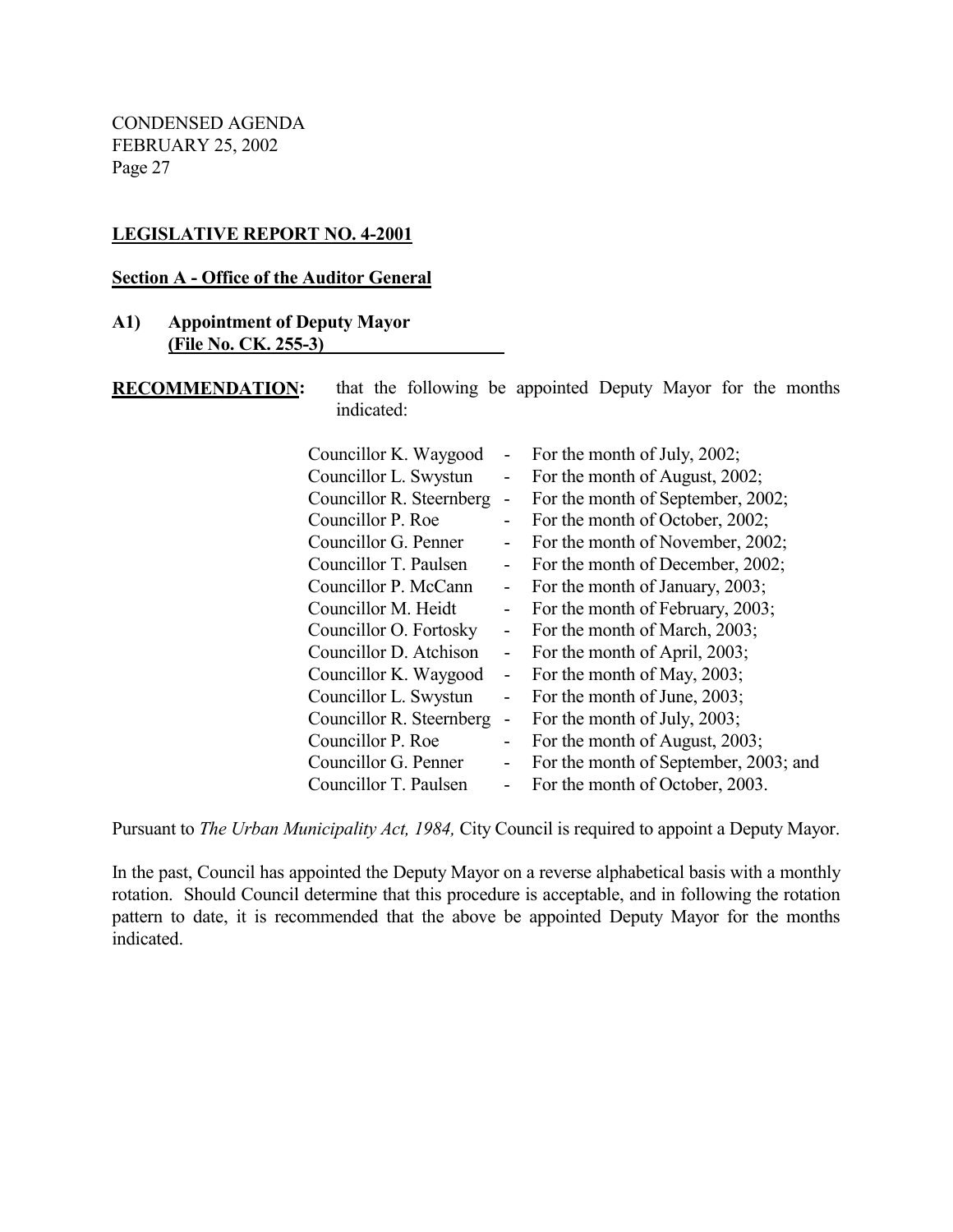#### **Section B - Office of the City Clerk**

#### **B1) Tax and Assessment Search Fee Changes (File No. CK. 1720-1)**

**RECOMMENDATION:** that City Council consider Bylaw No. 8103.

City Council at its meeting held on February 11, 2002, approved fee increases for assessment and tax certificates and searches effective May 1, 2002. Fees for assessment and tax certificates and searches must be set by bylaw. Accordingly, our Office has prepared the necessary bylaw to implement the approved changes effective May 1, 2002.

## **ATTACHMENTS**

1. Proposed Bylaw No. 8103 with attached Schedule "A".

#### **REPORT NO. 2-2002 OF THE PLANNING AND OPERATIONS COMMITTEE**

- **1. Local Area Planning Process (File No. CK. 4000-1)**
- **RECOMMENDATION:** 1) that the Local Area Planning Process be an ongoing program, to include the Local Area Plan and an implementation plan to deal with the recommendations and follow up necessary; and
	- 2) that the Local Area Planning Process be expanded to include other neighbourhoods in the city.

City Council, at its meeting held on February 11, 2002, considered Clause 1, Report No. 1-2002 of the Municipal Planning Commission, copy attached, recommending that the Local Area Planning process become a program and moved to the Operating Budget rather than each Local Area Plan being a project under the Capital Budget and that this change commence with the 2003 budget year. The matter was referred to the Planning and Operations Committee for a report.

Your Committee has reviewed the matter further with the Chair of the Municipal Planning Commission and the Administration. The Chair reviewed the benefits of having this as an ongoing program, as outlined in the submitted report. Your Committee was advised by the Administration that the program as it currently exists is not an ongoing program. It is a project with a specific end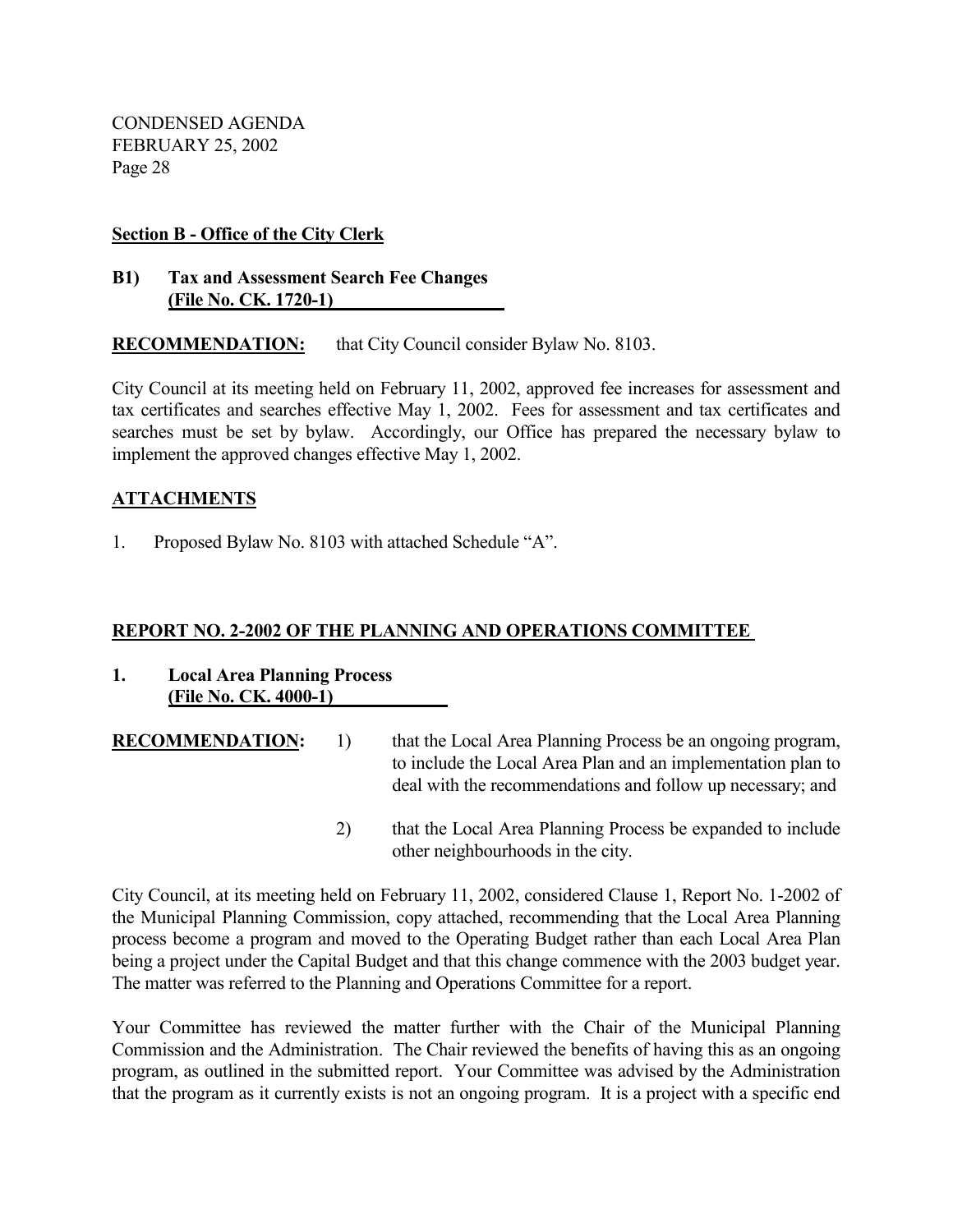date and, from a financial perspective, should remain in the Capital Budget. It was further stated by the Administration that the review by the Planning and Operations Committee should focus on determining whether the program should be ongoing or not and that the financing issue would have to be dealt with once this aspect has been addressed.

Following discussion of this matter, your Committee has determined that is supports the concept of the Local Area Planning Process as an ongoing program, to include the Local Area Plan and an implementation plan to deal with the recommendations and follow up necessary. Your Committee would also like to see the Local Area Planning Process expand to other neighbourhoods that have not yet been scheduled once those identified in the Capital Plan have been completed. Your Committee, therefore, submits the above recommendations for consideration by City Council.

## **2. Outdoor Pool Operations (File No. CK. 613-1)**

## **RECOMMENDATION:** that the matter of increasing the number of days of operation at Mayfair and Lathey Pools from 60 days to 70 days be referred to the Budget Committee for consideration during the Operating Budget deliberations.

Your Committee has reviewed the attached report of the Community Services Department dated January 31, 2002, providing information about the operation of outdoor pools. As noted in the report, City Council approves an annual operating budget for the outdoor swimming pools based on a fixed number of operating days. Your Committee had discussion regarding the number of operating days for Mayfair and Lathey Pools, which is currently set at 60 days. While there is some flexibility for staff to open an additional day or two, depending on the weather and staff resources, your Committee would like to see more flexibility and feel that this would be best accomplished by budgeting to allow for expanding the days of operation at these pools from 60 to 70 days.

The above recommendation is forwarded for consideration during Operating Budget discussions.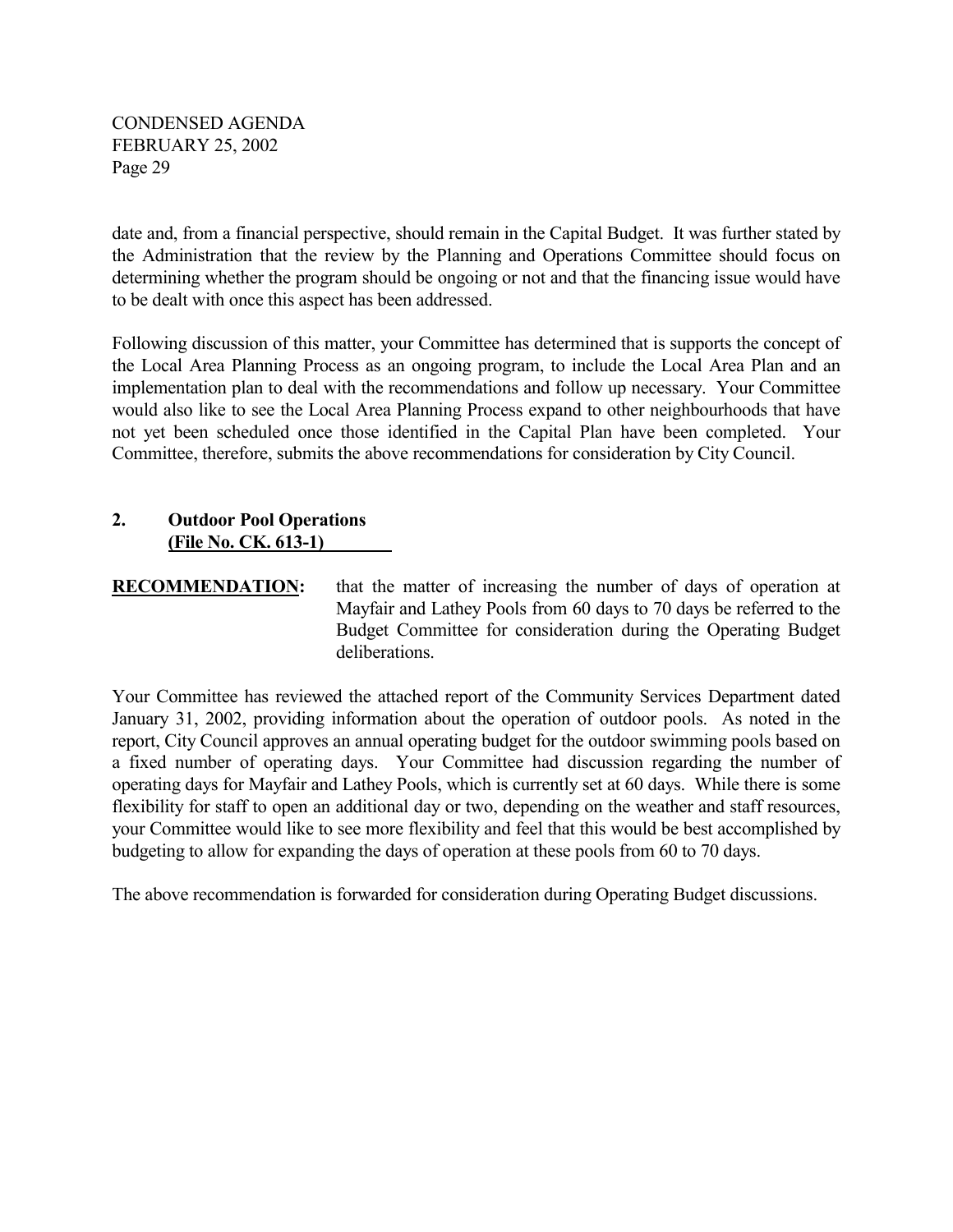#### **REPORT NO. 3-2002 OF THE LAND BANK COMMITTEE**

## **1. Request to Extend Closing Date of Purchase Agreement for City-Owned Property Lot 12, Block 428, Plan 01SA3393, Auto Mall Vaughn Wyant Investments Ltd. (File No. CK. 4215-1)**

## **RECOMMENDATION:** that the request to extend the closing date of the Purchase Agreement for Lot 12, Block 428, Plan 01SA03393 (Auto Mall) from Vaughn Wyant Investments Ltd. be denied, and this property be placed for sale by public tender with a Reserve Bid of \$351,754.71 plus GST.

Attached is a copy of Clause A8, Administrative Report No. 1-2002 which City Council considered at its meeting held on January 7, 2002 and referred to the Land Bank Committee for a report.

Your Committee has reviewed all aspects of this Purchase Agreement, and has determined that when the closing date for this Agreement expired on December 31, 2001, the terms and conditions of the Agreement had not been met. Your Committee believes that there was sufficient time for the purchaser to fulfill the terms and conditions of this Agreement dated May 2, 2001, and therefore the Committee does not recommend an extension to the closing date. Placing this property for sale by public tender is appropriate at this time.

## **2. Lease of City-Owned Land Part of Parcel C, Block 231, Plan No. G826 (that portion abutting Lot D except Plan 60S05257) Westwind Investments Ltd. (File No. CK. 4225-1)**

**RECOMMENDATION:** 1) that City Council approve the lease of part of Parcel C, Block 231, Plan No. G826 (that portion abutting Lot D except Plan No. 60S05257) under the following terms and conditions:

- a) the annual lease rate be \$2,250.00 plus GST;
- b) the term of lease to be five years;
- c) there be a 90-day termination notice by either party;
- d) the Lessee to pay all property taxes;
- e) an Assignment of Lease may be granted and shall not reasonably be withheld; and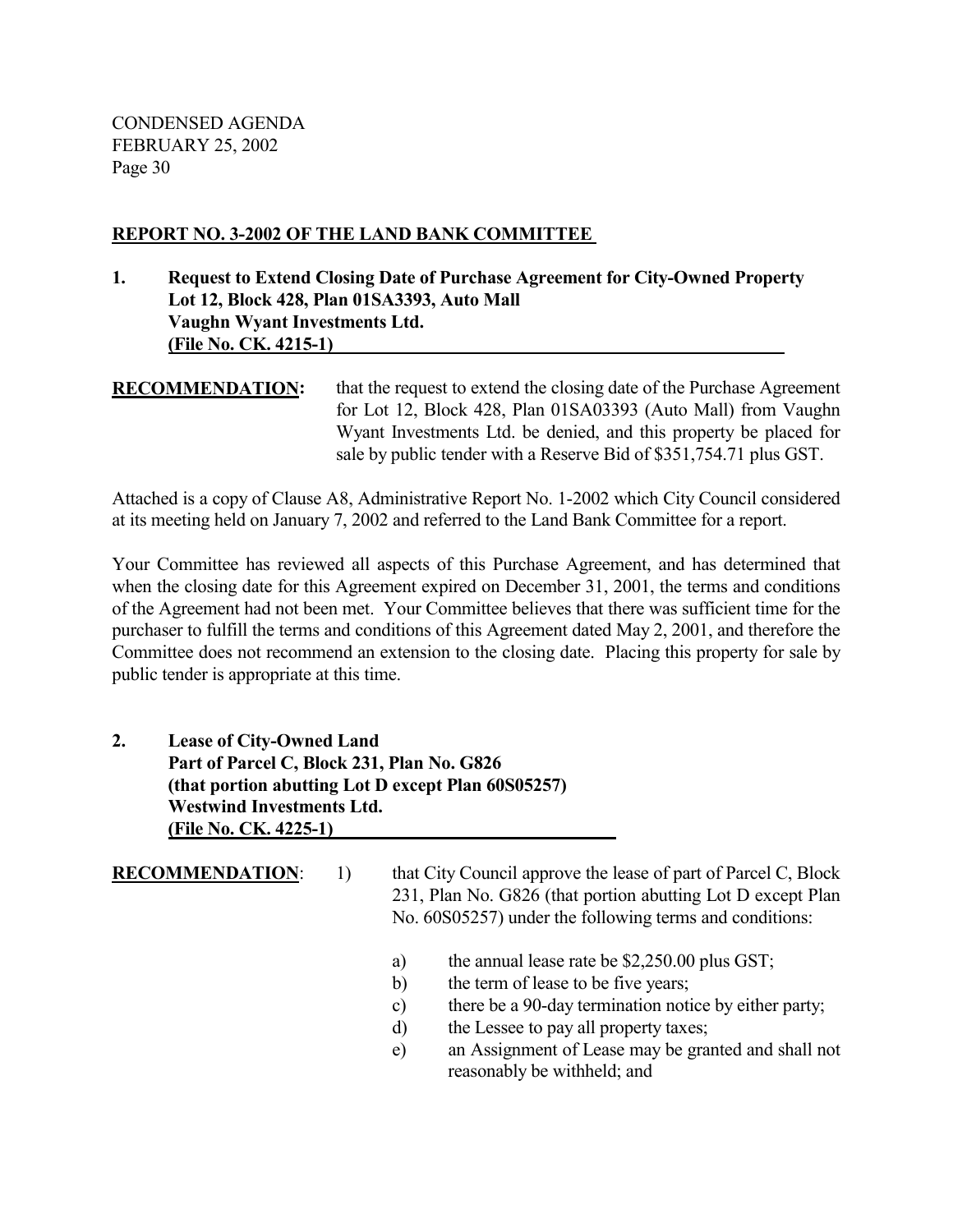> 2) that the City Solicitor be instructed to prepare the necessary Lease Agreement for execution by His Worship the Mayor and the City Clerk under Corporate Seal.

Your Committee has considered the following report of the General Manager, Community Services Department dated January 30, 2002 with the Land Branch Manager, and supports the lease proposal outlined therein:

## **BACKGROUND**

Westwind Investments Ltd. has leased this property since 1986 with consecutive five-year lease agreements in order to access the property they own adjacent to this site. Westwind has been approached about purchasing this property, however, they are not interested in purchasing the site at this time. This site is a former spur-line right-of-way and due to its size and configuration cannot be sold as a separate, stand-alone property.

## **REPORT**

Westwind Investments Ltd., the owner of 2026 Quebec Avenue, has requested to renew the lease for this property as shown on Attachment No. 1. The City of Saskatoon previously had a lease agreement in place with Westwind for this site for five years at \$2,250.00 per year plus all taxes. This lease rate was based on an annualised rate of return of 7% of the market value of the land. Since the market value of this land has not increased, no change to the lease rate is recommended at this time. Land Branch has no obligations to the current lease proposal and recommends that the City enter into a lease for this property with those terms.

## **ATTACHMENTS**

1. Plan showing part of Parcel C, Block 231, Plan No. G826

## **3. Request to Sell City-Owned Property Proposed Lot 11, Block 433 Pawlychenko Lane, Lakewood Suburban Centre (File No. CK. 4215-1)**

- 
- **RECOMMENDATION:** 1) that the Land Manager be authorized to sell proposed Lot 11, Block 433, as shown by the Plan of Proposed Subdivision of part of Lot 6, Block 433, Plan No. 01SA29464, to SaskTel for the sum of \$31,662.10, plus GST; and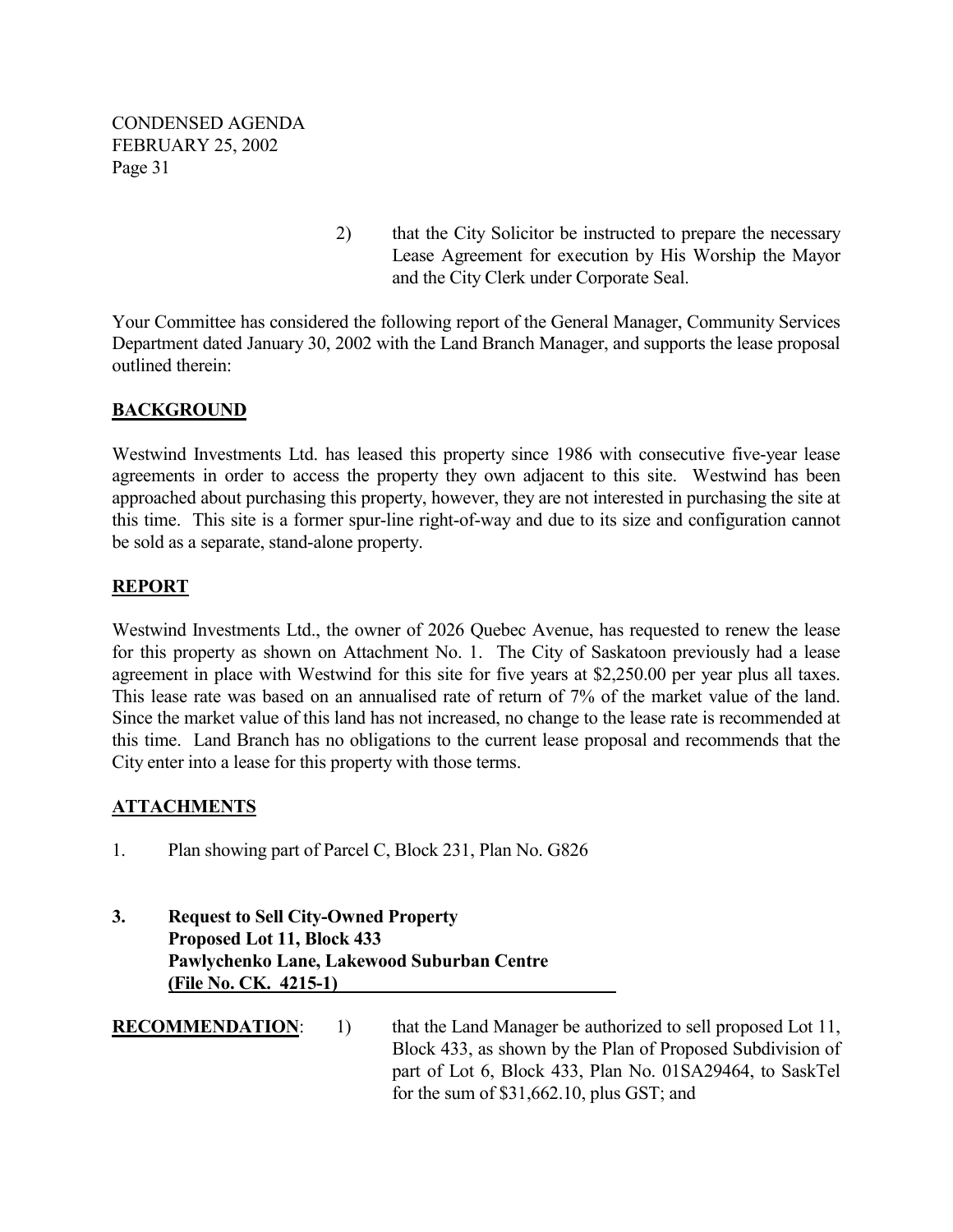> 2) that the City Solicitor be authorized to prepare the necessary documentation for execution by His Worship the Mayor and the City Clerk under the Corporate Seal.

Your Committee has reviewed the following report of the General Manager, Community Services Department dated February 1, 2002 with the Land Branch Manager, and supports the sale of this property to SaskTel:

## **BACKGROUND**

The Land Branch is in the process of servicing the Lakewood Suburban Centre. The suburban centre contains approximately 72 acres of land, all of which is owned by the City of Saskatoon. (See Attachment No. 1). The centre is intended to provide major shopping, community facilities, and high-density housing to serve the surrounding neighbourhoods.

In 2001 the area grading was completed for the entire suburban centre, and water and sewer was installed for the first phase of development. It is the intention of the Land Branch to offer the first phase of the development for sale in the summer of 2002, upon completion of the construction of the utilities (i.e. gas, electrical and phone) and roadwork, and receipt of the necessary approval by City Council to sell the land.

## **REPORT**

In order to meet the servicing needs for the suburban centre and the surrounding areas, SaskTel has requested to purchase approximately 0.06 hectares (0.148 acres) of land from the City in advance of the land being offered to the market. SaskTel requires the land to accommodate an approximate 16 by 20 foot switching building to provide communication services to the area. Their intention is to construct the building and trench in the necessary cables to the building in 2002. (See Attachment No. 2)

The Land Branch has confirmed with SaskTel that they do not have any intention of constructing a cell tower at this location. In order to provide cellular phone coverage for the southeast sector of the City and surrounding area, SaskTel recently constructed a cell tower on land they own immediately east of the City within Corman Park.

SaskTel has agreed to the price \$31,662.10 (\$213,557.93 per acre) plus GST, representing full market value for this type of land. In addition, they will pay for the cost of the subdivision to create separate title to the land in the amount of \$1,400.00. Your staff recommends approval to the sale.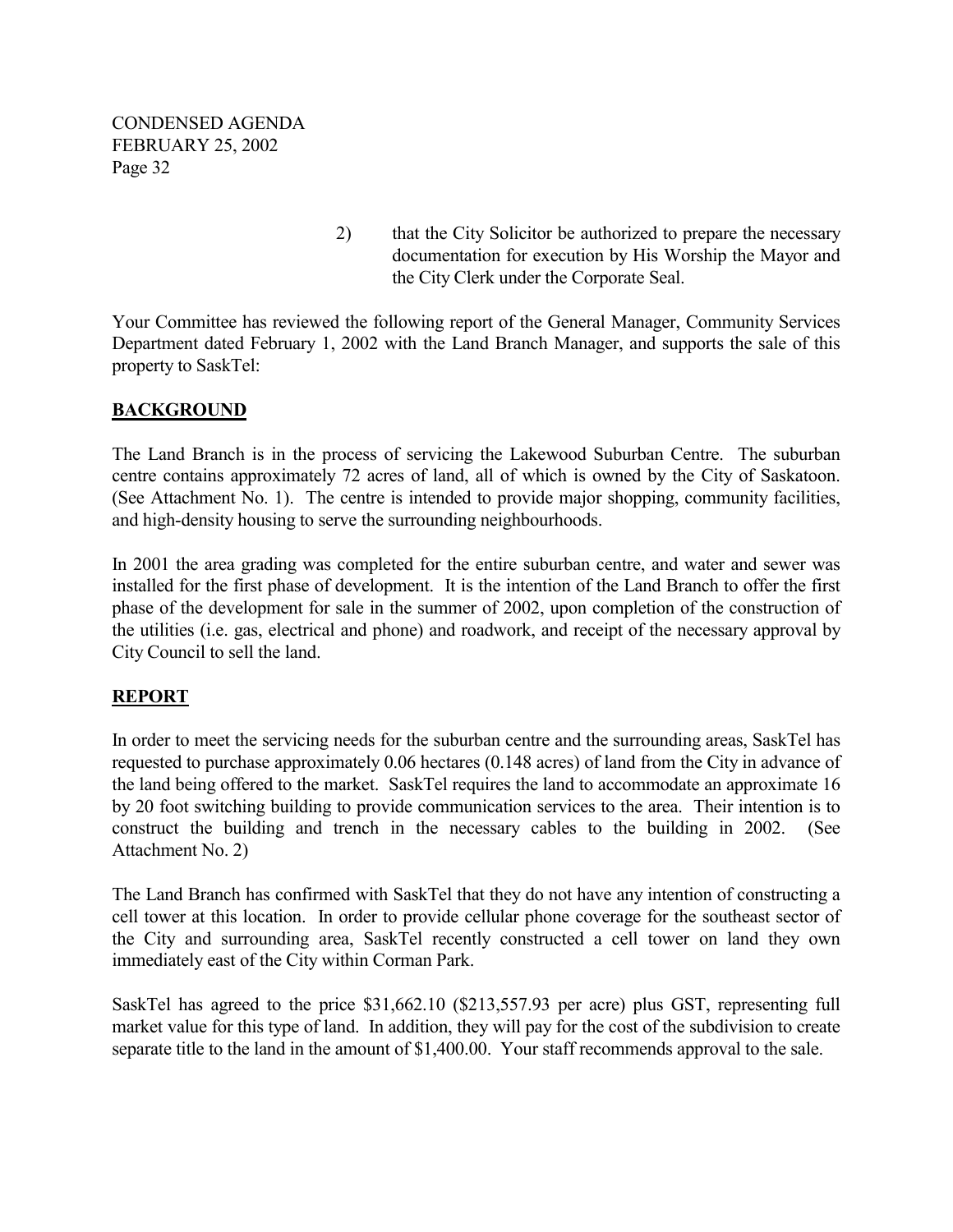The Committee will be provided with a further report to price and sell the balance of the suburban centre lands prior to the completion of servicing.

## **ATTACHMENTS**

- 1. Plan showing the Lakewood Suburban Centre.
- 2. Plan showing Proposed Lot 11, Block 433, being the land requested for purchase by SaskTel.

**4. Request to Sell City-Owned Property Portion of Parcel EE, Plan 96S22416 Kristjanson Road, Silverspring (File No. CK. 4214-1)** 

**RECOMMENDATION:** 1) that, subject to the approval of pricing by the University of Saskatchewan, the Land Manager be authorized to offer for sale by public tender Parcel EE, Plan 96S22416, with a reserve bid of \$475,000.00 plus GST;

- 2) that in the event that Parcel EE, Plan 96S22416, is not sold through the public tender process, the land be placed for sale over the counter, on a first-come, first-serve basis with a price equivalent to the reserve bid; and
- 3) that His Worship the Mayor and City Clerk be authorized execute the necessary documentation under the Corporate Seal.

Your Committee has reviewed the following report of the General Manager, Community Services Department dated January 30, 2002 with the Land Branch Manager, and supports the sale of this property by public tender, as outlined in the report:

## **BACKGROUND**

Parcel EE is under title to the City of Saskatoon and is being developed under *The Agreement For Sale and Development* between the City of Saskatoon and the University of Saskatchewan, dated April 1, 1987. Located on Kristjanson Road, the parcel is approximately 1.75 acres in size and zoned B2-District Commercial (Attachment 1). This zoning designation allows for the development of an intermediate range of commercial uses.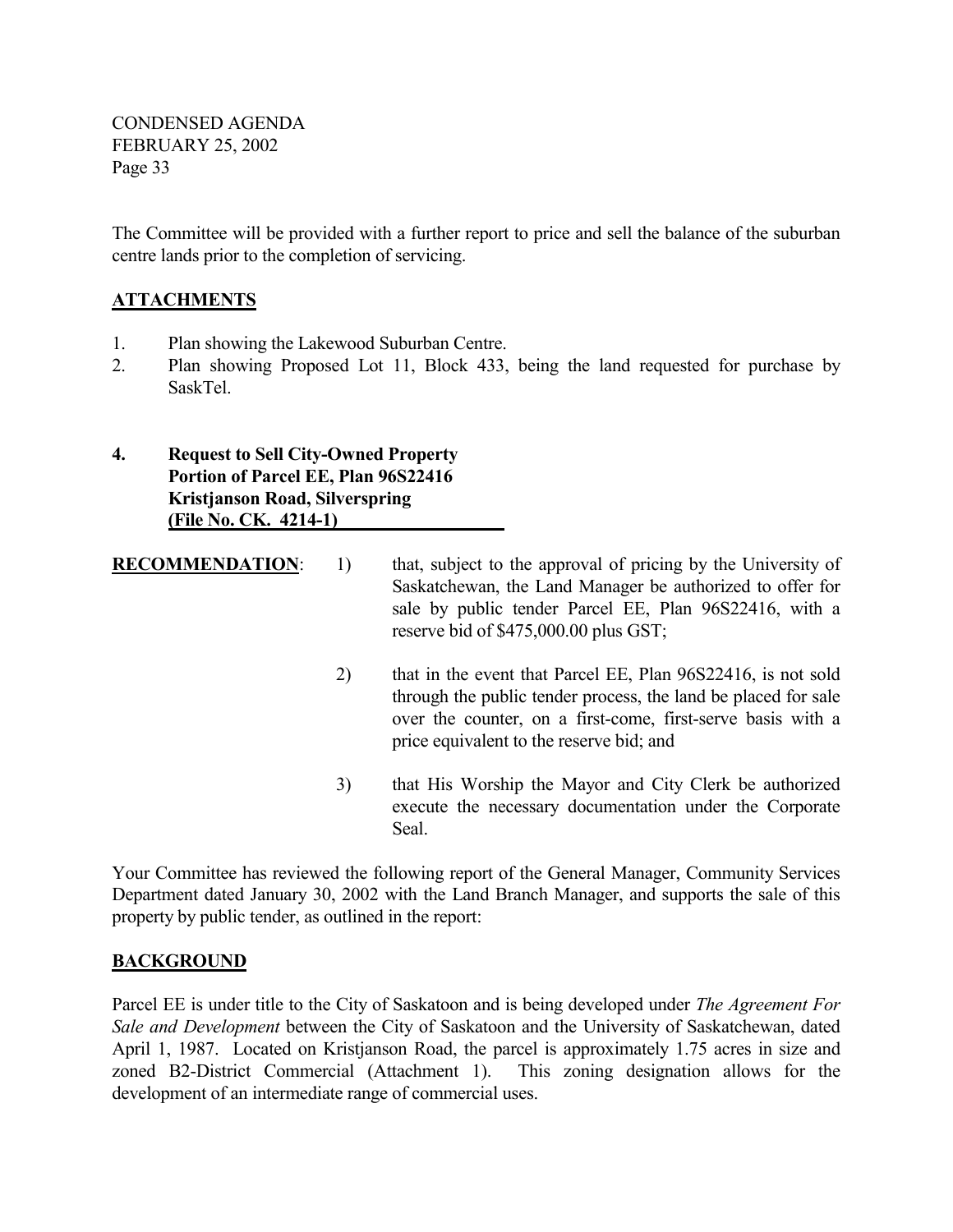## **REPORT**

In order to proceed with the sale of Parcel EE, the University of Saskatchewan and City Council must approve a price for the land. Your staff recommend a price of \$475,000.00 (\$6.23 per square foot; \$271,429.00 per acre) plus GST. This price has been calculated by your staff and confirmed by an independent appraiser as representing fair market value for District Commercial land at this location.

Upon approval from the University of Saskatchewan and City Council, Parcel EE will be offered for sale by public tender, with a reserve bid of \$475,000.00 plus GST. In the event that the parcel does not sell through the tender process, the land will be placed for sale over the counter on a firstcome, first-serve basis at a price equivalent to the reserve bid.

## **ATTACHMENTS**

1. Plan showing Parcel EE, Plan 96S22416.

## **QUESTION AND ANSWER PERIOD**

## **UNFINISHED BUSINESS**

## **ENQUIRIES**